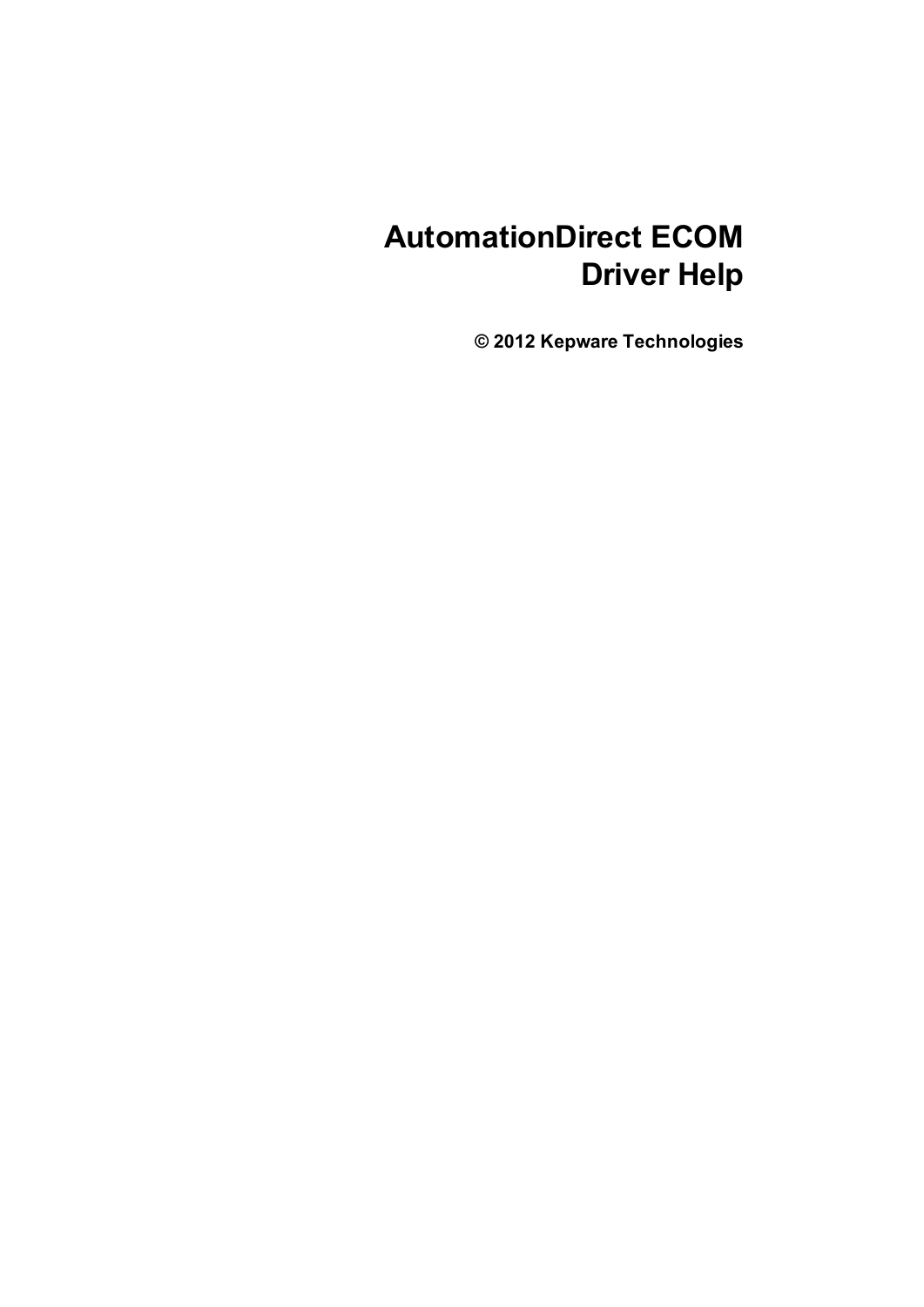# <span id="page-1-0"></span>**Table of Contents**

| DL-240 Addressing……………………………………………………………………………………… 15                                                                 |  |
|-----------------------------------------------------------------------------------------------------------------------|--|
|                                                                                                                       |  |
| DL-260 Addressing…………………………………………………………………………………… 17                                                                  |  |
|                                                                                                                       |  |
|                                                                                                                       |  |
|                                                                                                                       |  |
|                                                                                                                       |  |
|                                                                                                                       |  |
|                                                                                                                       |  |
|                                                                                                                       |  |
|                                                                                                                       |  |
|                                                                                                                       |  |
|                                                                                                                       |  |
|                                                                                                                       |  |
|                                                                                                                       |  |
|                                                                                                                       |  |
|                                                                                                                       |  |
|                                                                                                                       |  |
|                                                                                                                       |  |
| Winsock V1.1 or higher must be installed to use the AutomationDirect ECOM device driver 25                            |  |
| Bad address in block [ <start address=""> to <end address="">] on device '<device name="">' 25</device></end></start> |  |
|                                                                                                                       |  |
|                                                                                                                       |  |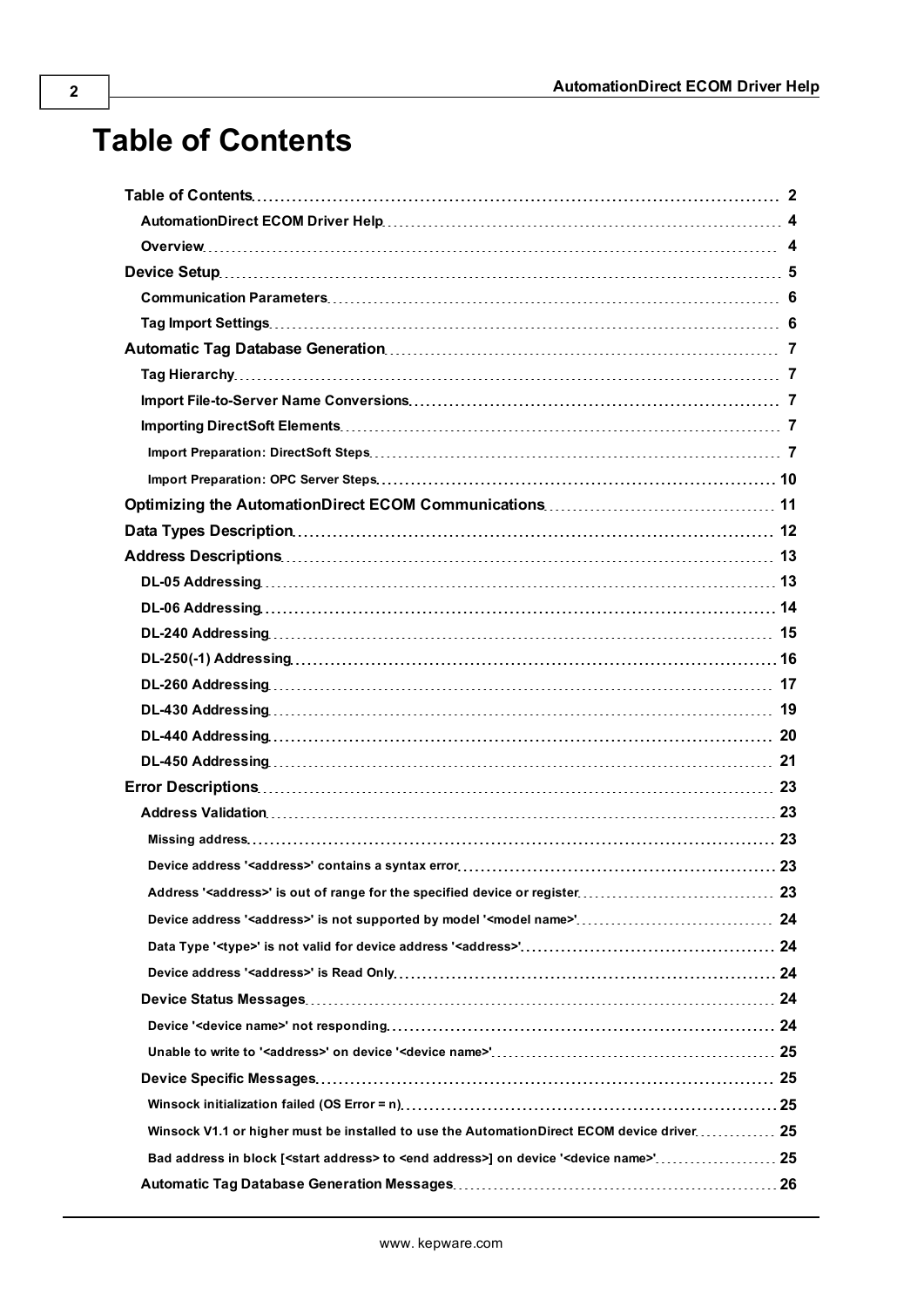| Unable to generate a tag database for device <device name="">. Reason: Import file is invalid or corrupt 26</device> |  |
|----------------------------------------------------------------------------------------------------------------------|--|
| Unable to generate a tag database for device <device name="">. Reason: Low memory resources 26</device>              |  |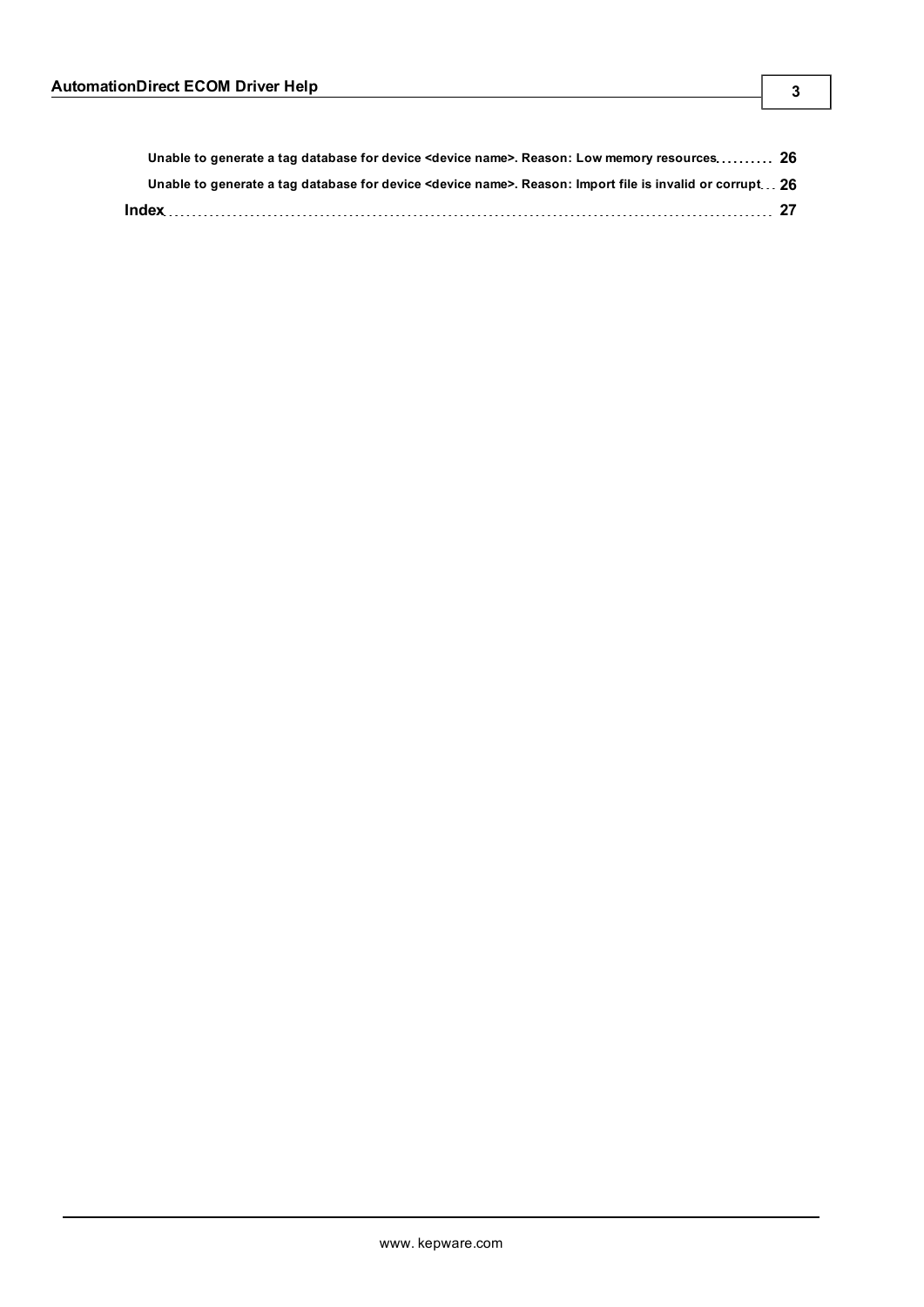#### <span id="page-3-0"></span>**AutomationDirect ECOM Driver Help**

Help version 1.013

#### **CONTENTS**

#### **[Overview](#page-3-1)**

What is the AutomationDirect ECOM Driver?

#### **[Device](#page-4-0) [Setup](#page-4-0)**

How do I configure a device for use with this driver?

#### **[Automatic](#page-6-0) [Tag](#page-6-0) [Database](#page-6-0) [Generation](#page-6-0)**

How can I easily configure tags for the AutomationDirect ECOM driver?

#### **[Optimizing](#page-10-0) [the](#page-10-0) [AutomationDirect](#page-10-0) [ECOM](#page-10-0) [Communications](#page-10-0)**

How do I get the best performance from the AutomationDirect ECOM driver?

#### **[Data](#page-11-0) [Types](#page-11-0) [Description](#page-11-0)**

What data types does this driver support?

#### **[Address](#page-12-0) [Descriptions](#page-12-0)**

How do I address a data location on an AutomationDirect device?

#### **[Error](#page-22-0) [Descriptions](#page-22-0)**

<span id="page-3-1"></span>What error messages does the AutomationDirect ECOM driver produce?

#### **Overview**

The AutomationDirect ECOM Driver provides an easy and reliable way to connect AutomationDirect ECOM controllers to OPC Client applications, including HMI, SCADA, Historian, MES, ERP and countless custom applications. Itis intended for use with AutomationDirect Programmable Logic Controllers that may be accessed via an ECOM Ethernet module.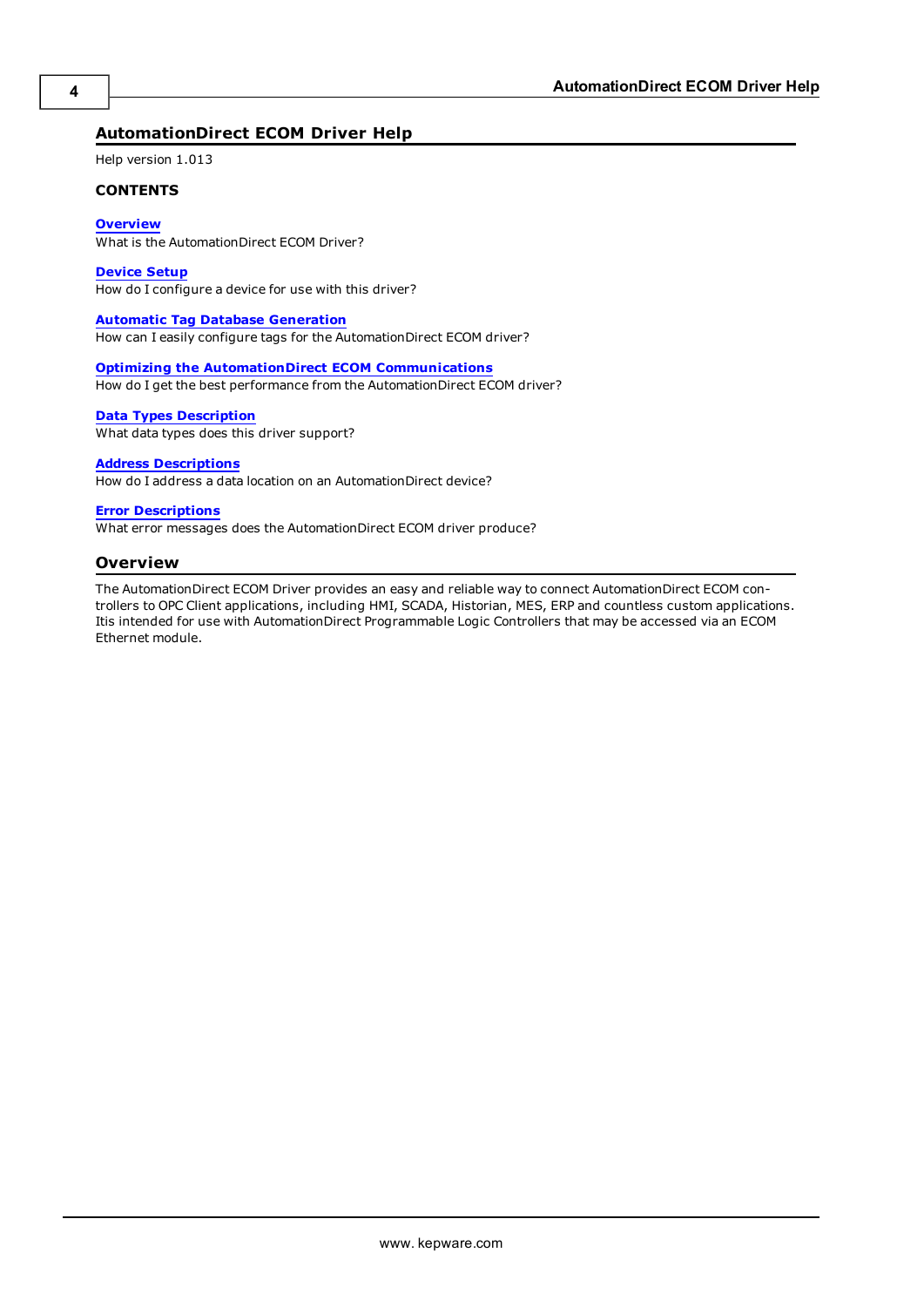#### <span id="page-4-0"></span>**Device Setup**

#### **Supported Devices\***

DL-05 DL-06 DL-240 DL-250(-1) DL-260 DL-430 DL-440 DL-450

<span id="page-4-2"></span>\*All PLCs via an Hx-ECOM module.

#### **Communication Protocol**

Ethernet using Winsock V1.1 or higher.

#### <span id="page-4-4"></span>**Connection Timeout**

This parameter specifies the time that the driver will wait for a connection to be made with a device. Depending on network load, the connect time may vary with each connection attempt. The default setting is 3 seconds. The valid range is 1 to 60 seconds.

#### **Request Timeout**

This parameter specifies the time the driver will wait on a response from the device before giving up and going on to the next request. Longer timeouts only affect performance if a device is not responding. The default setting is 250 milliseconds. The valid range is 50 to 9999 milliseconds.

#### **Retry Attempts**

This parameter specifies the number of times the driver will retry a message before giving up and going on to the next message. The default setting is 3 retries. The valid range is 1 to 10.

#### <span id="page-4-3"></span><span id="page-4-1"></span>**Device IDs**

Up to 1024 devices may be defined on a given channel. Each device on the channel must be uniquely identified by its own IP address. In general the Device ID has the following format YYY.YYY.YYY.YYY where YYY designates the device IP address. Each YYY byte should be in the range of 0 to 255.

An ECOM module's IP address can be determined using NetEdit, an AutomationDirect device configuration utility. To launch NetEdit, select the Device ID Wizard button on the General tab in Device Properties.



**Note:** NetEdit has the ability to query the network, configure network parameters and update firmware for ECOM devices.

#### **Automatic Tag Database Generation**

**[Tag](#page-5-1) [Import](#page-5-1) [Settings](#page-5-1)**

#### **Cable Diagrams**

**5**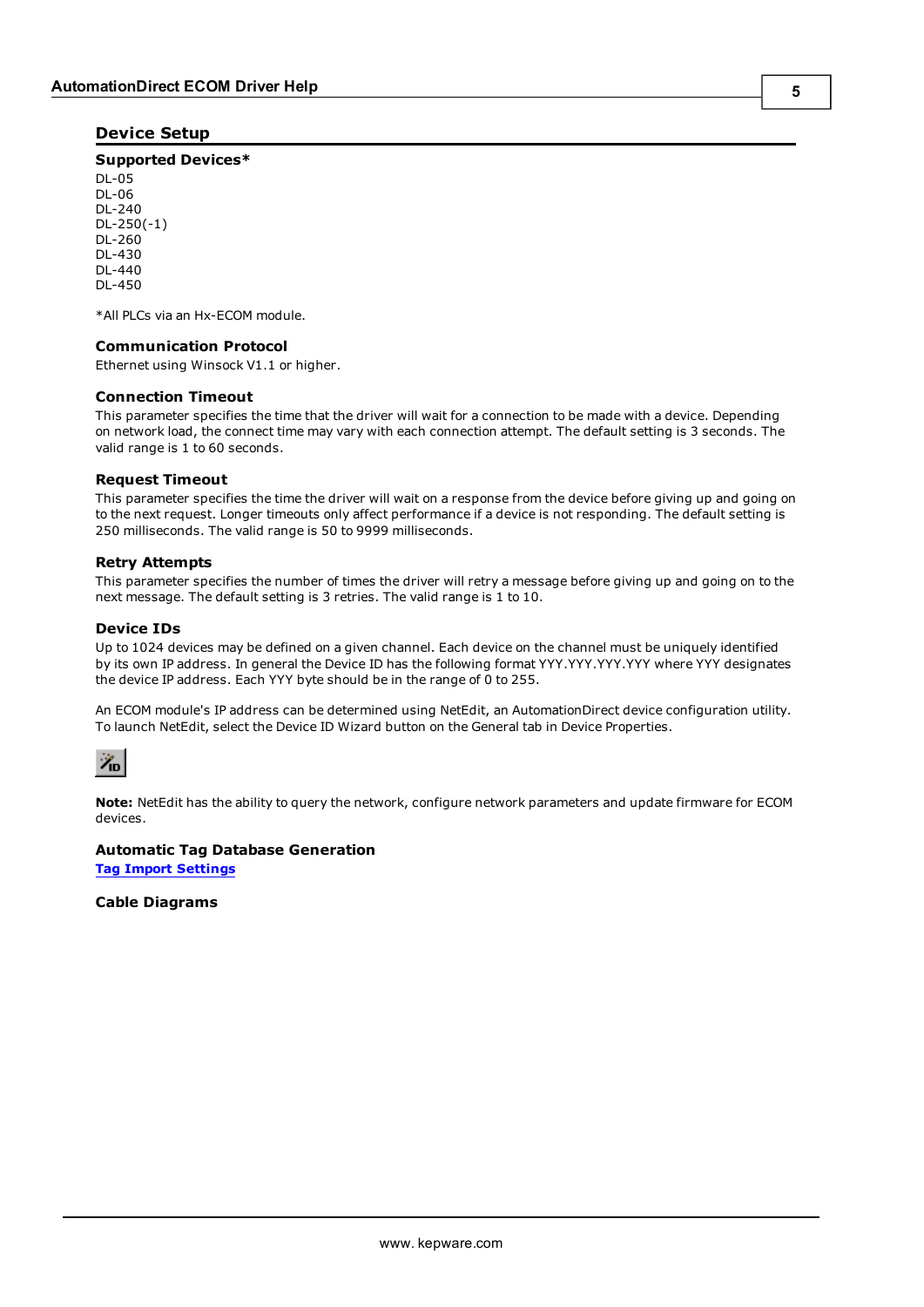

#### <span id="page-5-0"></span>**Communication Parameters**

#### **Port**

This parameter specifies the port number that the remote device is configured to use. The default port number is 28784 (0x7070).

#### <span id="page-5-1"></span>**Tag Import Settings**

#### **Tag Import File**

This parameter is used to specify the exact location of the DirectSoft export file from which tags will be imported. This file will be used when Automatic Tag Database Generation is instructed to create the tag database. The two files types that can be imported are Supported and Not Supported.

#### **Supported Import Files**

<span id="page-5-2"></span>Program (via Export), .txt extension Element Documentation (via Export), Standard Format, .csv extension

#### **Import Files Not Supported**

Element Documentation (via Export), Standard Format, .txt extension Element Documentation (via Export), EZ-Touch Format, .csv and .txt extension Element Documentation (auto created), .esd extension DirectSoft Project, .prj extension

#### **Display Descriptions**

When checked, this option will import tag descriptions. A description will be given to tags with long names that states the original tag name when necessary.

#### **See Also: [Automatic](#page-6-0) [Tag](#page-6-0) [Database](#page-6-0) [Generation](#page-6-0)**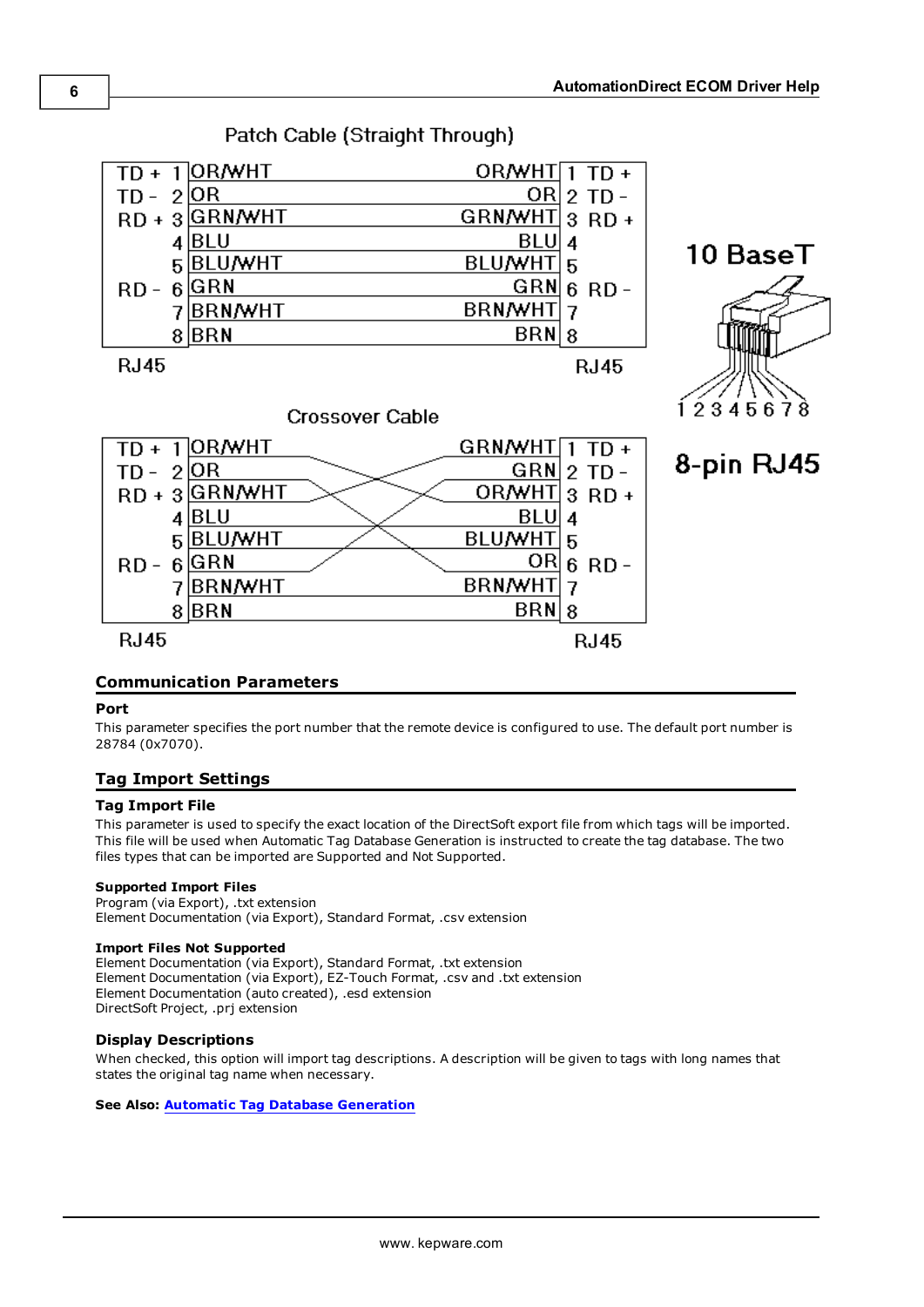#### <span id="page-6-0"></span>**Automatic Tag Database Generation**

The AutomationDirect ECOM Driver generates its tags offline, meaning that a connection to the device is not required to generate tags. Automatic Tag Database Generation is a two step procedure. First, DirectSoft is used to create a tag export file. Then, the export file is accessed from within the OPC server in order to generate tags. For more information on creating an export file (\*.txt or \*.csv) from DirectSoft, refer to **[Import](#page-6-4) [Preparation:](#page-6-4) [DirectSoft](#page-6-4) [Steps](#page-6-4)**. For more information on configuring the OPC server to use the DirectSoft file for automatic tag database generation, refer to **[Import](#page-9-0) [Preparation:](#page-9-0) [OPC](#page-9-0) [Server](#page-9-0) [Steps](#page-9-0)**.

#### <span id="page-6-1"></span>**See Also: [Tag](#page-5-1) [Import](#page-5-1) [Settings](#page-5-1)**

#### **Tag Hierarchy**

The tags created by Automatic Tag Database Generation follow a specific hierarchy. The root level groups (or subgroup level of the group specified in "Add generated tags to the following group") are determined by the tag's memory type referenced (such as X, C, V and etc.).

#### **Example**

Every variable that is of address type "X" will be placed in a root level group called "X." The only exception applies to counter and timer accumulator addresses CTA and TA respectively. In these cases, the address is converted to a V-memory reference (TA0 = V0) but the tags generated will be assigned to the root level group CTA or TA, not V. But explicit V-memory references to CTA and TA locations will be assigned to the root level group V as intended.

#### <span id="page-6-2"></span>**Import File-to-Server Name Conversions**

#### **Leading Underscores**

Leading underscores (\_) in tag names will be removed. This is required since the server does not accept tag names beginning with an underscore.

#### **Invalid Characters in Name**

The only characters allowed in the server tag name are A-Z, a-z, 0-9, and underscore (\_). As mentioned above, a tag name cannot begin with an underscore. All other invalid characters encountered will be removed from the tag name.

#### <span id="page-6-3"></span>**Importing DirectSoft Elements**

This driver uses files generated from DirectSoft via the Program or Element Documentation Export feature to generate the tag database. In both methods, the items of interest are the Elements (such as nickname, address and description) that were created in the DirectSoft Documentation Editor.

#### **How do I create a DirectSoft tag import file (\*.txt or \*.csv)?**

See **[Import](#page-6-4) [Preparation:](#page-6-4) [DirectSoft](#page-6-4) [Steps](#page-6-4)**

#### **How do I configure the OPC Server to use this import file for Automatic Tag Database Generation?**

<span id="page-6-4"></span>See **[Import](#page-9-0) [Preparation:](#page-9-0) [OPC](#page-9-0) [Server](#page-9-0) [Steps](#page-9-0)**

#### **Import Preparation: DirectSoft Steps**

There are two supported methods for generating an export file in DirectSoft for the driver to use as a tag import file: Program Export (\*.txt extension) and Element Documentation Export, Standard Format (\*.csv extension).

#### **Step 1: Create Nicknames**

1. Open the DirectSoft project containing the tags (elements) that will be ported to the OPC Server.

#### 2. Launch the **Documentation Editor** by clicking **Tools** | **Documentation Editor**.

#### 3. For each **Memory Reference** of interest, enter both a **Nickname** and a **Description**.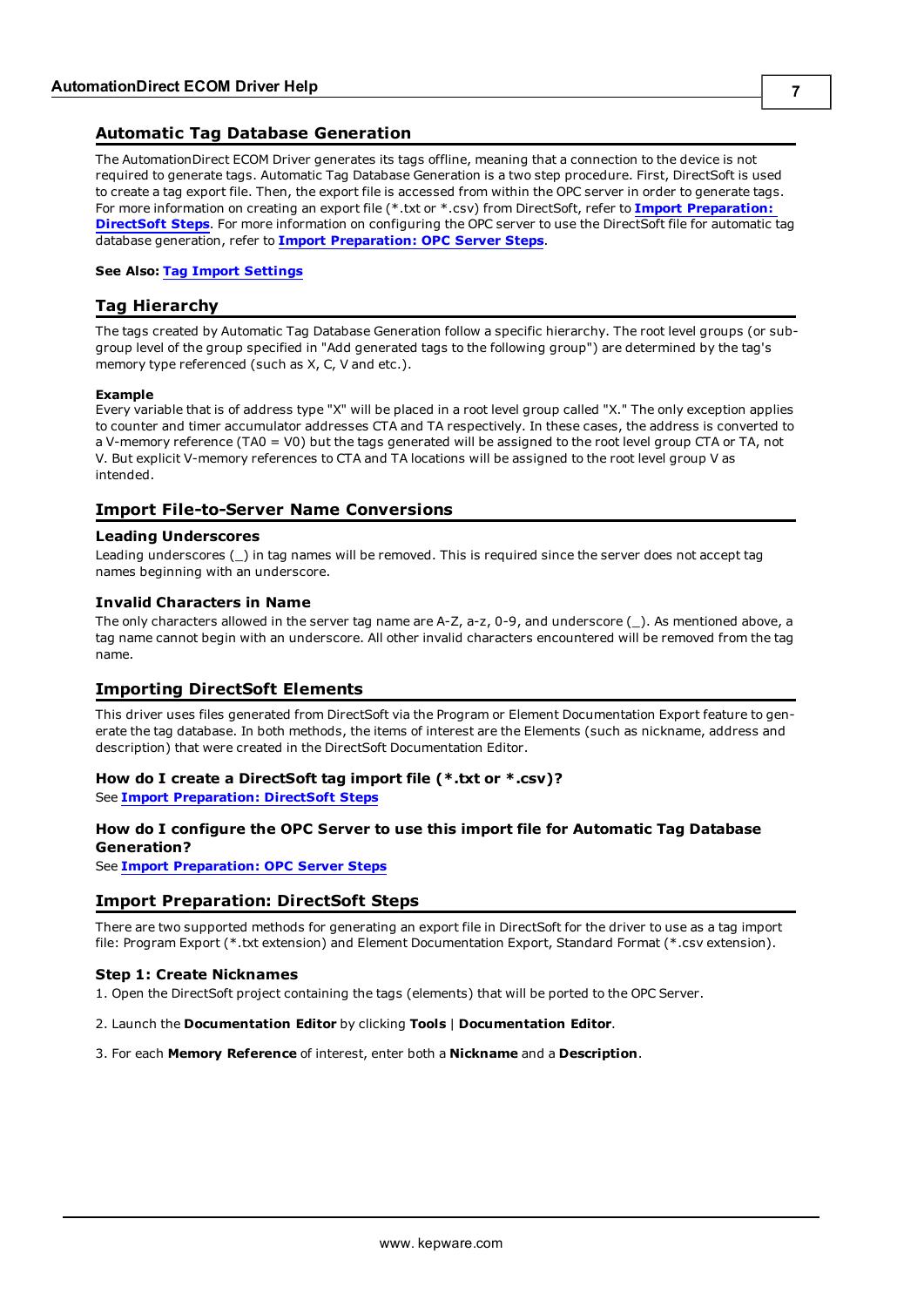| <b>Documentation Editor</b>     |                            |             | $\Box$                          |
|---------------------------------|----------------------------|-------------|---------------------------------|
|                                 | KRIKI KI DI DI DI DI DI DI | 鱼           |                                 |
| Element                         | Nickname                   | Wiring Info | Description<br>$\blacktriangle$ |
| X27                             | Alarm1                     |             | Alarm 1 set                     |
| X30                             |                            |             |                                 |
| X31                             |                            |             |                                 |
| X32                             |                            |             |                                 |
| X33                             |                            |             |                                 |
| X34                             |                            |             |                                 |
| X35                             |                            |             |                                 |
| X36                             |                            |             |                                 |
| X37                             |                            |             |                                 |
| X40                             |                            |             |                                 |
| X41                             |                            |             |                                 |
| X42                             |                            |             |                                 |
| X43                             |                            |             |                                 |
| X44                             |                            |             |                                 |
| X45                             |                            |             |                                 |
| X46                             |                            |             |                                 |
| X47                             |                            |             |                                 |
| X50                             |                            |             |                                 |
| X51                             |                            |             |                                 |
| X52                             |                            |             |                                 |
| X53                             |                            |             |                                 |
| X54                             |                            |             |                                 |
| X55<br>$\overline{\phantom{a}}$ |                            |             | ▾╎                              |

#### **Step 2: Export the Elements**

**Program Export (.txt)**

1. In DirectSoft, click **File** | **Export**. Then, select **Program**.

|                                                                                 |           | DirectSOFT32 Programming - UNTITLED                                                                                                                |
|---------------------------------------------------------------------------------|-----------|----------------------------------------------------------------------------------------------------------------------------------------------------|
| Edit Search View<br>File                                                        |           | Lools PLC Debug<br>Window<br>Help                                                                                                                  |
| New Project<br>Open Project<br>Close Project<br>Save Project<br>Save Project As | Ctrl+0    | 魄<br>š<br>Ċ.<br>ľe<br>a.<br>Cut<br>Next.<br>‡kup∥<br>Find<br>Copy<br>Paste<br>Accept<br>☑<br>i<br>Y2=<br>н<br>▶<br>Info<br>Mode<br>√alue<br>Syntax |
| Backup Project                                                                  |           |                                                                                                                                                    |
| Read Program<br>Write Program                                                   |           |                                                                                                                                                    |
| <b>Import</b>                                                                   |           |                                                                                                                                                    |
| Export                                                                          |           | Program                                                                                                                                            |
| Print Preview<br>Print                                                          | $C$ trl+P | Element Documentation<br>Rung Comments                                                                                                             |
| Print All                                                                       |           |                                                                                                                                                    |
| Print Setup                                                                     |           |                                                                                                                                                    |
| Properties                                                                      |           |                                                                                                                                                    |
| 1 C:\Llotitled.ori                                                              |           |                                                                                                                                                    |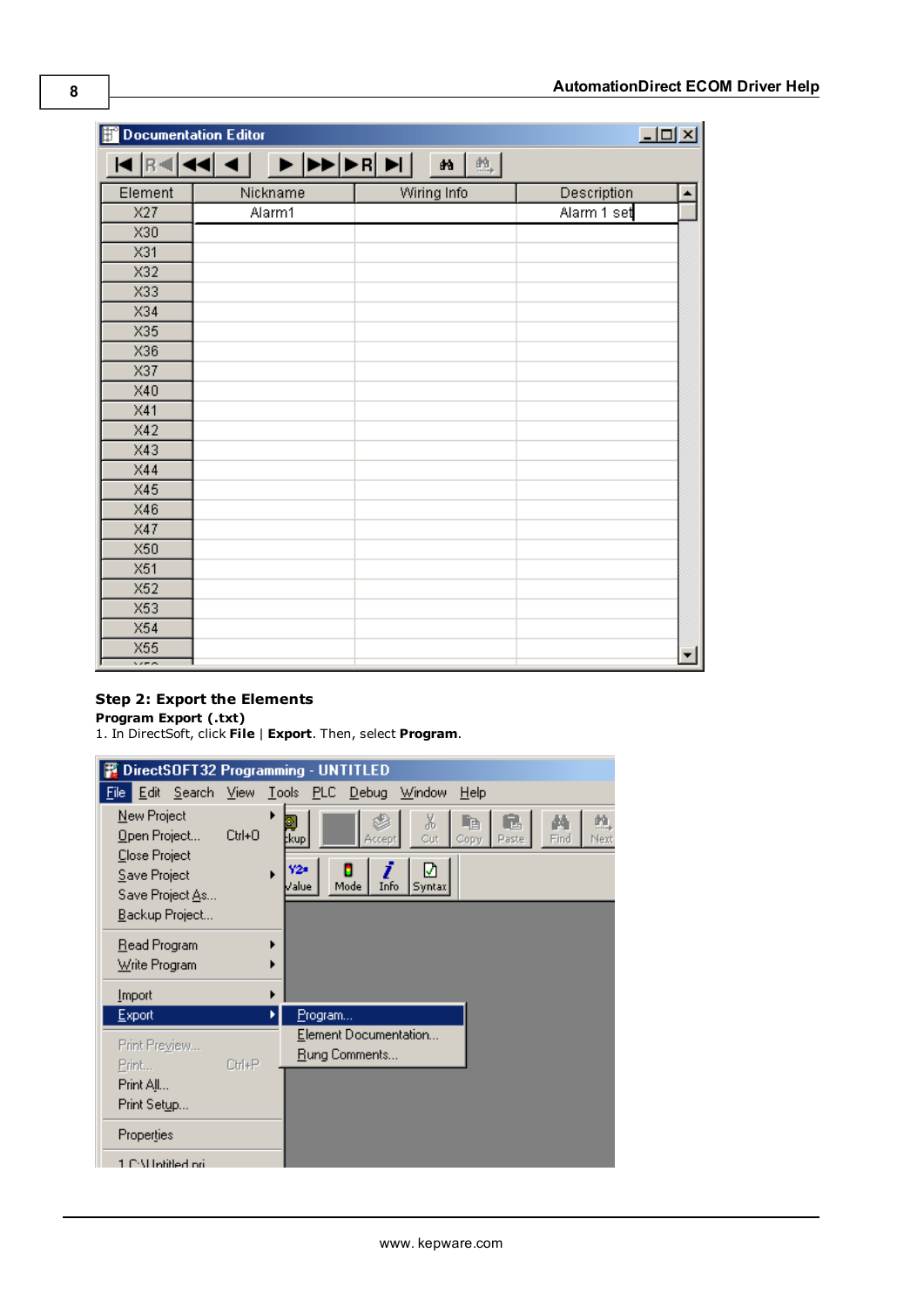2. The Save dialog will appear, showing the file in text (\*.txt) format.

| <b>Export Program</b>       |                      |     | $2 \times$                                             |  |
|-----------------------------|----------------------|-----|--------------------------------------------------------|--|
| Save in:                    | <b>鳳</b> My Computer | 그 희 | $\mathbb{R}$ $\boxed{\mathbb{E}}$ $\boxed{\mathbb{E}}$ |  |
| ■3½ Floppy (A:)             |                      |     |                                                        |  |
| @ (C:)<br>(D)               |                      |     |                                                        |  |
| (E)<br>ъ,                   |                      |     |                                                        |  |
|                             |                      |     |                                                        |  |
|                             |                      |     |                                                        |  |
|                             |                      |     |                                                        |  |
| File name:                  | <b>UNTITLED</b>      |     | Save                                                   |  |
| Save as type: Monic (*.txt) |                      |     | Cancel                                                 |  |
|                             |                      |     |                                                        |  |
|                             |                      |     |                                                        |  |

#### **Element Documentation Export (.csv)**

1. In DirectSoft, click **File** | **Export**. Then, select **Element Documentation**.

|                                                                                 |         | DirectSOFT32 Programming - UNTITLED                                                                                                         |
|---------------------------------------------------------------------------------|---------|---------------------------------------------------------------------------------------------------------------------------------------------|
| Edit Search<br>File                                                             | View    | Lools PLC<br><u>D</u> ebug<br>Window<br>Help                                                                                                |
| New Project<br>Open Project<br>Close Project<br>Save Project<br>Save Project As | $Cth+O$ | X<br>蝕<br>国<br>m<br>ľb<br>C.<br>Cut<br>Find<br>Next<br>:kup <br>Paste<br>Accept<br>Copy<br>Y2*<br>₽<br>▶<br>Info<br>Mode<br>Value<br>Syntax |
| Backup Project                                                                  |         |                                                                                                                                             |
| Read Program<br>Write Program                                                   |         |                                                                                                                                             |
| Import                                                                          |         |                                                                                                                                             |
| Export                                                                          |         | Program                                                                                                                                     |
| Print Preview<br>Print<br>Print All                                             | Ctrl+P  | Element Documentation<br>Rung Comments                                                                                                      |
| Print Setup                                                                     |         |                                                                                                                                             |
| Properties                                                                      |         |                                                                                                                                             |
| 1 C:\Untitled.pri                                                               |         |                                                                                                                                             |

2. The Save dialog will appear. Select **Comma Delimited (\*.csv)** and **Standard Format**.

**9**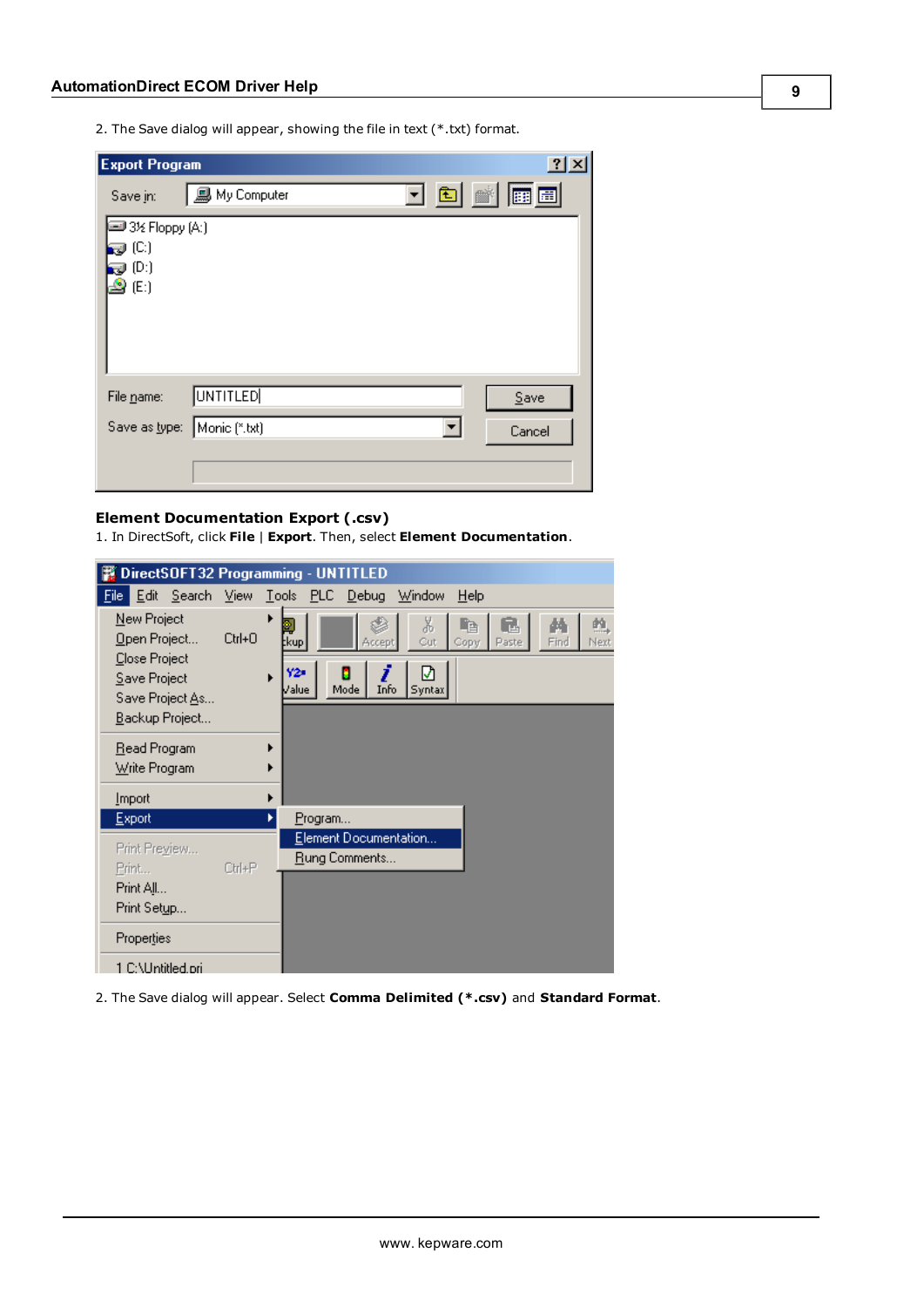| <b>Export Documentation</b>                                                                   | $ ?  \times$                                                                                                                                                           |
|-----------------------------------------------------------------------------------------------|------------------------------------------------------------------------------------------------------------------------------------------------------------------------|
| My Computer<br>Save in:<br>■3½ Floppy (A:)<br>IŞ (C)<br>$\bigoplus$ (D:)<br>$\triangleq$ (E:) | Content Format:<br>Ø<br><b>Standard Format:</b><br>Element, Nickname,<br>Wiring Info, Description<br>C EZ-Touch Format:<br>Tag Name (Nickname),<br>Value Type, Element |
| UNTITLED<br>File name:<br>Save<br>Comma Delimited [*.csv]<br>Save as type:<br>Cancel          |                                                                                                                                                                        |
| Help<br>c:\untitled                                                                           |                                                                                                                                                                        |

<span id="page-9-0"></span>**Note:** Any other format or file type will not import properly. The file will be in comma separated variable format.

#### **Import Preparation: OPC Server Steps**

An export file from DirectSoft must be created before completing the following steps. For more information, refer to **[Import](#page-6-4) [Preparation:](#page-6-4) [DirectSoft](#page-6-4) [Steps](#page-6-4)**.

- 1. In the driver, click on the device of interest (for which tags will be generated).
- 2. Next, open its **Device Properties** dialog and select the **Tag Import Settings** tab.
- 3. Browse and select the location of the DirectSoft export file previously created and then click **Apply**.
- 4. Next, select the **Database Creation** tab and configure the Database Creation settings.
- 5. Click **Auto Create** to create the tag database.

6. The OPC Server will then attempt to create the tag database while posting messages to the event log on the status of the import. When finished, it will state that the tag import has completed. All elements exported out of DirectSoft will appear in the OPC Server in the layout discussed in **[Tag](#page-6-1) [Hierarchy](#page-6-1)**.

**Note:** The OPC tags generated are given meaningful names in the OPC Server that are based on the variables imported. These tags are also placed in meaningful tag groups to provide a structured and manageable interface. The end result is a well-organized OPC Server project that directly reflects the variable import file.

**See Also: [Import](#page-6-2) [File-To-Server](#page-6-2) [Name](#page-6-2) [Conversions](#page-6-2)** and **[Tag](#page-5-1) [Import](#page-5-1) [Settings](#page-5-1)**.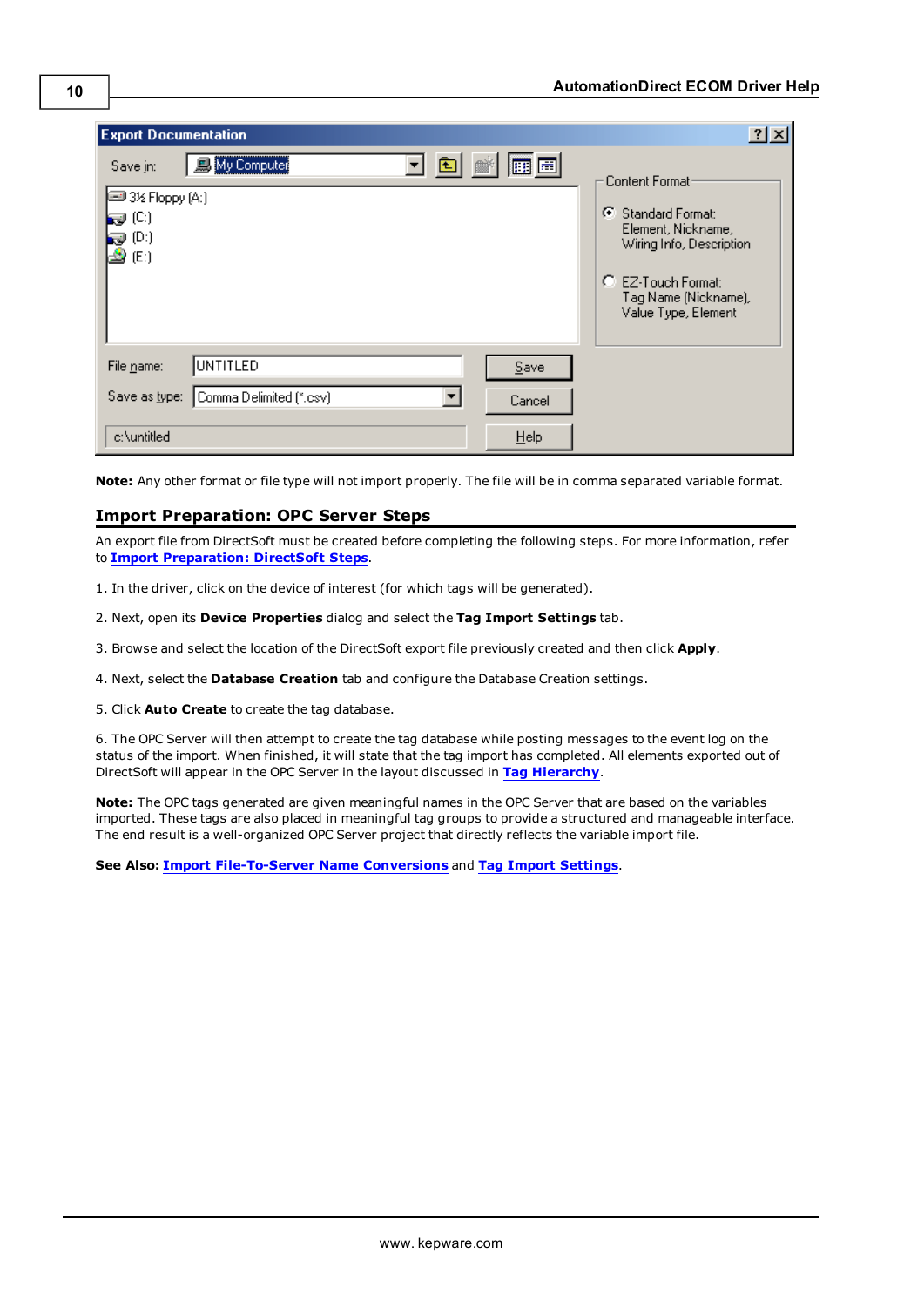### <span id="page-10-0"></span>**Optimizing the AutomationDirect ECOM Communications**

The AutomationDirect ECOM driver has been designed to provide the best performance with the least amount of impact on the system's overall performance. While the AutomationDirect ECOM driver is fast, there are a couple of guidelines that can be used in order to control and optimize the application and gain maximum performance.

Our server refers to communications protocols like AutomationDirect ECOM as a channel. Each channel defined in the application represents a separate path of execution in the server. Once a channel has been defined, a series of devices must then be defined under that channel. Each of these devices represents a single AutomationDirect ECOM from which data will be collected. While this approach to defining the application will provide a high level of performance, it won't take full advantage of the AutomationDirect ECOM driver or the network. An example of how the application may appear when configured using a single channel is shown below.



Each device appears under a single AutomationDirect ECOM channel. In this configuration, the driver must move from one device to the next as quickly as possible in order to gather information at an effective rate. As more devices are added or more information is requested from a single device, the overall update rate begins to suffer.

If the AutomationDirect ECOM driver could only define one single channel, then the example shown above would be the only option available; however, the AutomationDirect ECOM driver can define up to 16 channels. Using multiple channels distributes the data collection workload by simultaneously issuing multiple requests to the network. An example of how the same application may appear when configured using multiple channels to improve performance is shown below.



Each device has now been defined under its own channel. In this new configuration, a single path of execution is dedicated to the task of gathering data from each device. If the application has 16 or fewer devices, it can be optimized exactly how it is shown here.

The performance will improve even if the application has more than 16 devices. While 16 or fewer devices may be ideal, the application will still benefit from additional channels. Although by spreading the device load across all channels will cause the server to move from device to device again, it can now do so with far less devices to process on a single channel.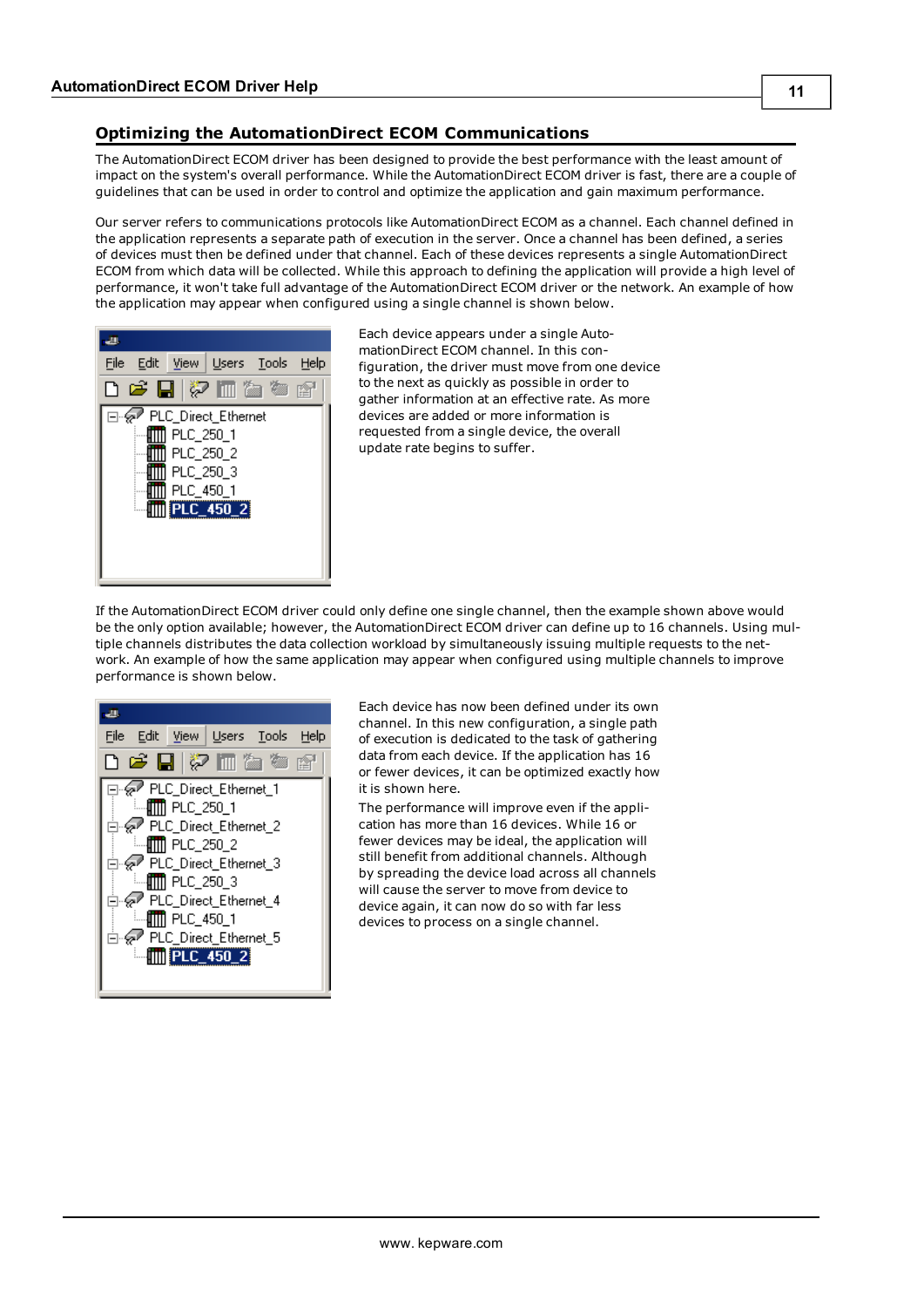### <span id="page-11-0"></span>**Data Types Description**

<span id="page-11-7"></span><span id="page-11-6"></span><span id="page-11-5"></span><span id="page-11-4"></span><span id="page-11-3"></span><span id="page-11-2"></span><span id="page-11-1"></span>

| Data Type      | <b>Description</b>                                                     |
|----------------|------------------------------------------------------------------------|
| <b>Boolean</b> | Single bit                                                             |
| Word           | Unsigned 16 bit value                                                  |
|                | bit 0 is the low bit                                                   |
|                | bit 15 is the high bit                                                 |
|                |                                                                        |
| Short          | Signed 16 bit value                                                    |
|                | bit 0 is the low bit                                                   |
|                | bit 14 is the high bit                                                 |
|                | bit 15 is the sign bit                                                 |
| <b>DWord</b>   | Unsigned 32 bit value                                                  |
|                |                                                                        |
|                | bit 0 is the low bit                                                   |
|                | bit 31 is the high bit                                                 |
| Long           | Signed 32 bit value                                                    |
|                |                                                                        |
|                | bit 0 is the low bit                                                   |
|                | bit 30 is the high bit                                                 |
|                | bit 31 is the sign bit                                                 |
| Float          | 32 bit floating point value.                                           |
|                |                                                                        |
|                | The driver interprets two consecutive registers as a floating-point    |
|                | value by making the second register the high word and the first reg-   |
|                | ister the low word.                                                    |
| <b>BCD</b>     | Two byte packed BCD                                                    |
|                |                                                                        |
|                | Value range is 0-9999. Behavior is undefined for values beyond this    |
|                | range.                                                                 |
| String         | Null terminated ASCII string. Includes HiLo LoHi byte order selection. |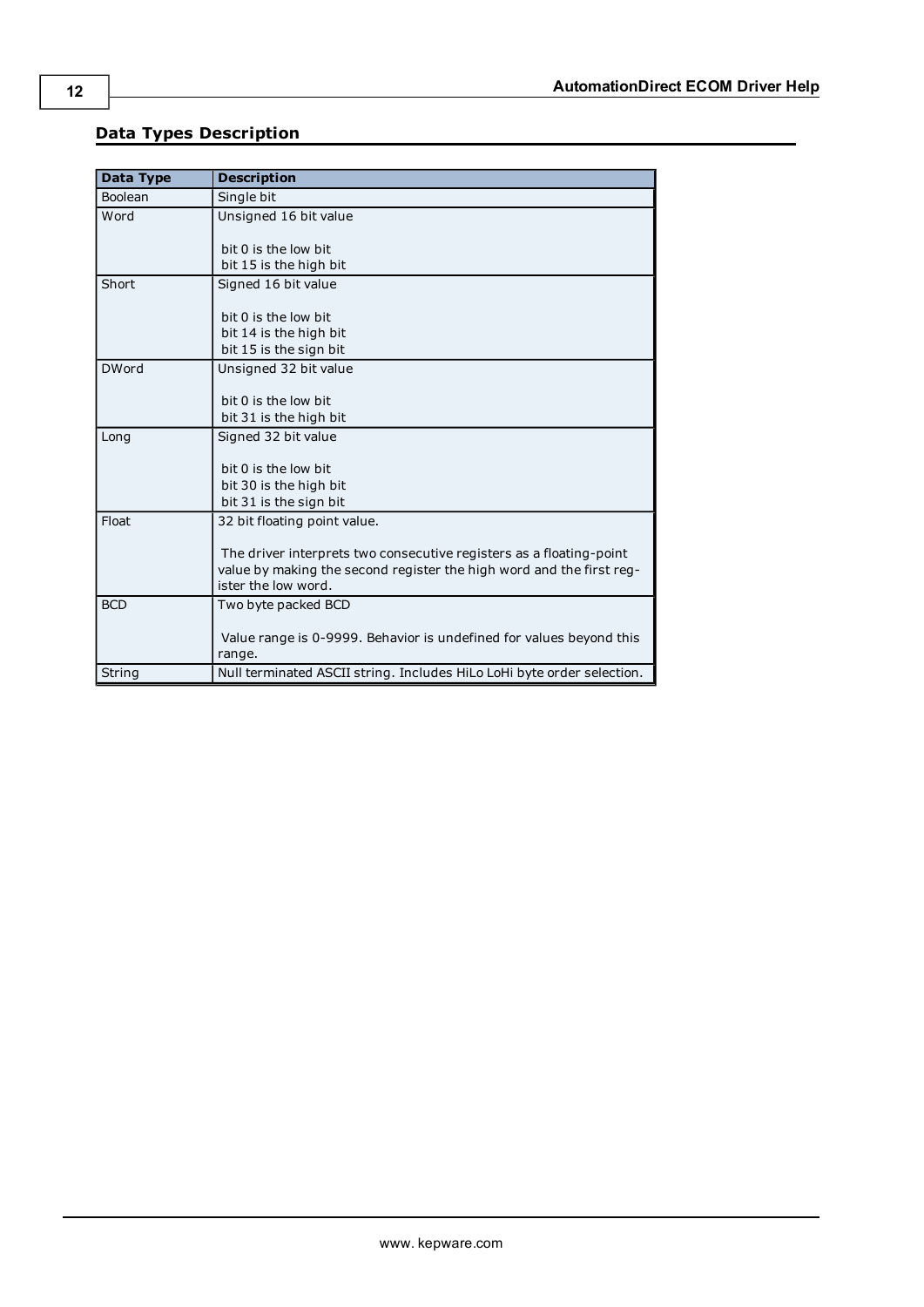#### <span id="page-12-0"></span>**Address Descriptions**

Address specifications vary depending on the model in use. Select a link from the following list to obtain specific address information for the model of interest.

**[DL-05](#page-12-1) [DL-06](#page-13-0) [DL-240](#page-14-0) [DL-250\(-1\)](#page-15-0) [DL-260](#page-16-0) [DL-430](#page-18-0) [DL-440](#page-19-0) [DL-450](#page-20-0)**

#### <span id="page-12-1"></span>**DL-05 Addressing**

The default data types are shown in **bold**.

| <b>Memory Type</b> | Reference       | Data Types                                                        |
|--------------------|-----------------|-------------------------------------------------------------------|
| I/O                | X.Y             | <b>Boolean</b>                                                    |
| <b>Devices</b>     | C, SP, T, CT, S | <b>Boolean</b>                                                    |
| Data Words         |                 | Boolean, Word, Short, DWord, Long, LBCD, Float, String,<br>$BCD*$ |

\*The default is for Timers and Counters only.

#### **Bit Access to V Memory**

Bit information can be directly accessed within V memory registers. To access a bit within a V memory register, a bit number can be appended to any V memory address. V memory addressing with bit access would appear as follows: V<xxxxx>.<yy> where xxxxx is the V memory register location and yy is the bit number (0 to 15) within that register. If the V memory location is either a Long or DWord, the bit number yy can be (0 to 31). For more information, refer to the examples below.

#### **Array Support for Data Words**

This driver supports array notation for V memory Data Word addresses. To specify an array, append the array size to the address specification as follows: address[array size] or address[rows][cols]. Array size is limited to 63 elements when referenced as a Word, Short, and BCD, and 31 elements when referenced as a DWord, Long, Float, and LBCD.

#### **Examples**

1. V1400 [63] @ Word - Array of 63 Words (Maximum allowed) starting at V1400.

2. V1400 [31] @ DWord - Array of 31 DWords (Maximum allowed) starting at V1400.

#### **String Access to Data Words**

This driver supports reading and writing V memory Data Words as an ASCII string. When using V memory for string data, each register will contain two bytes of ASCII data. The order of the ASCII data within a given register can be selected when the string is defined. The length of the string can be from 2 to 126 bytes and is entered in place of a bit number. The length must be entered as an even number. The byte order is specified by appending either a "H" or "L" to the address.

| <b>Memory Type</b>            | <b>Discrete Memory Reference</b> | <b>Word Memory Reference</b> |
|-------------------------------|----------------------------------|------------------------------|
| <b>Input Points</b>           | X0-X377                          | V40400-V40417                |
| <b>Output Points</b>          | Y0-Y377                          | V40500-V40517                |
| Control Relays                | C <sub>0</sub> -C <sub>777</sub> | V40600-V40637                |
| <b>Special Relays</b>         | SP0-SP777                        | V41200-V41237                |
| <b>Timer Status Bits</b>      | T0-T177                          | V41100-V41107                |
| <b>Timer Current Values</b>   | N/A                              | $V0-V177$                    |
| <b>Counter Status Bits</b>    | CT0-CT177                        | V41140-V41147                |
| <b>Counter Current Values</b> | N/A                              | V1000-V1177                  |
| Data Words                    | N/A                              | V1200-V7377                  |
| Data Words                    | N/A                              | V1200.2H-V7377.126H          |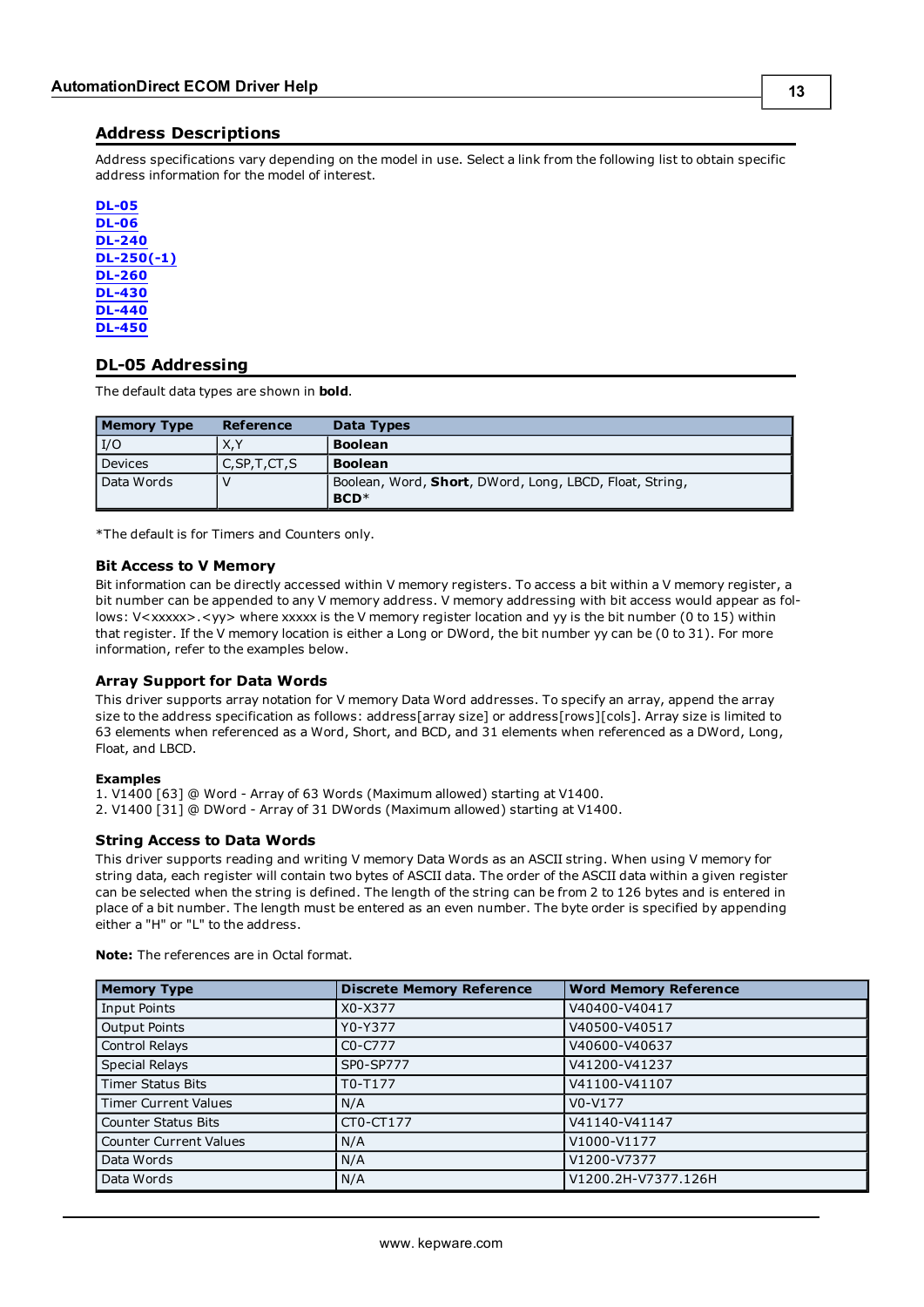#### **AutomationDirect ECOM Driver Help**

| String Access HiLo Byte Ordering |         | .Bit is string length, range 2 to 126 bytes.  |
|----------------------------------|---------|-----------------------------------------------|
| Data Words                       | N/A     | V1200.2L-V7377.126L                           |
| String Access LoHi Byte Ordering |         | .Bit is string length, range 2 to 126 bytes.  |
| Data Words (Non-volatile)        | N/A     | V7400-V7577                                   |
| Data Words (Non-volatile)        | N/A     | V7400.2H-V7577.126H                           |
| String Access HiLo Byte Ordering |         | . Bit is string length, range 2 to 126 bytes. |
| Data Words (Non-volatile)        | N/A     | V7400.2L-V7577.126L                           |
| String Access LoHi Byte Ordering |         | .Bit is string length, range 2 to 126 bytes.  |
| <b>Stages</b>                    | S0-S377 | V41000-V41017                                 |
| System Parameters                | N/A     | V7600-V7777                                   |

#### **Examples**

| <b>Example</b> | <b>Description</b>                                               |
|----------------|------------------------------------------------------------------|
| V40401         | Bits 20-27 (octal) of X Input.                                   |
| V41100         | Timer status bits 0-17 (octal).                                  |
| V1200.1        | Bit access to V1200 bit 1.                                       |
| V1200.100H     | String with length 100 and HiLo byte ordering starting at V1200. |
| V1500.78L      | String with length 78 and LoHi byte ordering starting at V1500.  |

#### <span id="page-13-0"></span>**DL-06 Addressing**

The default data types are shown in **bold**.

| <b>Memory Type</b> | Reference       | Data Types                                              |
|--------------------|-----------------|---------------------------------------------------------|
| I/O                | X, Y, GX, GY    | <b>Boolean</b>                                          |
| <b>Devices</b>     | C, SP, T, CT, S | <b>Boolean</b>                                          |
| Data Words         |                 | Boolean, Word, Short, DWord, Long, LBCD, Float, String, |
|                    |                 | $BCD*$                                                  |

\*The default is for Timers and Counters only.

#### **Bit Access to V Memory**

Bit information can be directly accessed within V memory registers. To access a bit within a V memory register, a bit number can be appended to any V memory address. V memory addressing with bit access would appear as follows: V<xxxxx>.<yy> where xxxxx is the V memory register location and yy is the bit number (0 to 15) within that register. If the V memory location is either a Long or DWord, the bit number yy can be (0 to 31). For more information, refer to the examples below.

#### **Array Support for Data Words**

This driver supports array notation for V memory Data Word addresses. To specify an array, append the array size to the address specification as follows: address[array size] or address[rows][cols]. Array size is limited to 63 elements when referenced as a Word, Short, and BCD, and 31 elements when referenced as a DWord, Long, Float, and LBCD.

#### **Examples**

1. V1200 [63] @ Word - Array of 63 Words (Maximum allowed) starting at V1200. 2. V1200 [31] @ DWord - Array of 31 DWords (Maximum allowed) starting at V1200.

#### **String Access to Data Words**

This driver supports reading and writing V memory Data Words as an ASCII string. When using V memory for string data, each register will contain two bytes of ASCII data. The order of the ASCII data within a given register can be selected when the string is defined. The length of the string can be from 2 to 126 bytes and is entered in place of a bit number. The length must be entered as an even number. The byte order is specified by appending either a "H" or "L" to the address.

| <b>Memory Type</b> | <b>Discrete Memory Reference</b> | Word Memory Reference |
|--------------------|----------------------------------|-----------------------|
| Input Points       | l X0-X777                        | V40400-V40437         |
| Output Points      | Y0-Y777                          | V40500-V40537         |
| Control Relays     | I C0-C1777                       | V40600-V40677         |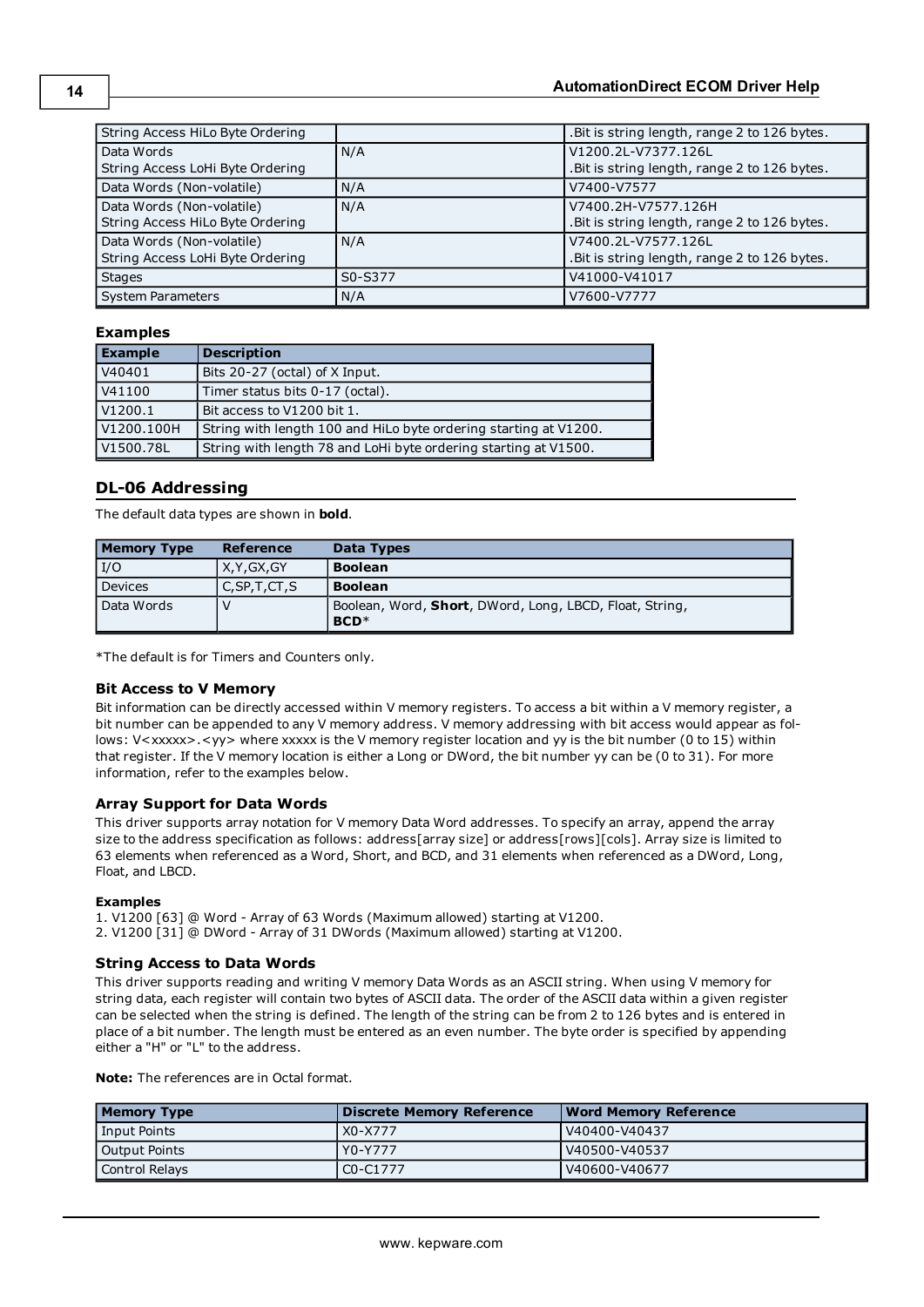| <b>Special Relays</b>            | SP0-SP777  | V41200-V41237                                 |
|----------------------------------|------------|-----------------------------------------------|
| <b>Timer Status Bits</b>         | T0-T377    | V41100-V41117                                 |
| <b>Timer Current Values</b>      | N/A        | $V0-V377$                                     |
| <b>Counter Status Bits</b>       | CT0-CT177  | V41040-V41147                                 |
| <b>Counter Current Values</b>    | N/A        | V1000-V1177                                   |
| Data Words                       | N/A        | V400-V677                                     |
|                                  |            | V1200-V7377                                   |
|                                  |            | V10000-V17777                                 |
| Data Words                       | N/A        | V400.2H-V677.126H                             |
| String Access HiLo Byte Ordering |            | V1200.2H-V7377.126H                           |
|                                  |            | V10000.2H-V17777.126H                         |
|                                  |            | .Bit is string length, range 2 to 126 bytes.  |
| Data Words                       | N/A        | V400.2L-V677.126L                             |
| String Access LoHi Byte Ordering |            | V1200.2L-V7377.126L                           |
|                                  |            | V10000.2L-V17777.126L                         |
|                                  |            | .Bit is string length, range 2 to 126 bytes.  |
| Data Words (Non-volatile)        | N/A        | V7400-V7577                                   |
| Data Words (Non-volatile)        | N/A        | V7400.2H-V7577.126H                           |
| String Access HiLo Byte Ordering |            | Bit is string length, range 2 to 126 bytes.   |
| Data Words (Non-volatile)        | N/A        | V7400.2L-V7577.126L                           |
| String Access LoHi Byte Ordering |            | . Bit is string length, range 2 to 126 bytes. |
| <b>Stages</b>                    | S0-S1777   | V41000-V41077                                 |
| Remote I/O                       | GX0-GX3777 | V40000-V40177                                 |
|                                  | GY0-GY3777 | V40200-V40377                                 |
| <b>System Parameters</b>         | N/A        | V700-V737                                     |
|                                  |            | V7600-V7777                                   |
|                                  |            | V36000-V37777                                 |

#### **Examples**

| <b>Example</b> | <b>Description</b>                                               |
|----------------|------------------------------------------------------------------|
| V40401         | Bits 20-27 (octal) of X Input.                                   |
| V41100         | Timer status bits 0-17 (octal).                                  |
| V700           | System parameter word 700.                                       |
| V2000.1        | Bit access to V2000 bit 1.                                       |
| V1200.100H     | String with length 100 and HiLo byte ordering starting at V1200. |
| V1500.78L      | String with length 78 and LoHi byte ordering starting at V1500.  |

#### <span id="page-14-0"></span>**DL-240 Addressing**

The default data types are shown in **bold**.

| <b>Memory Type</b> | Reference       | Data Types                                                        |
|--------------------|-----------------|-------------------------------------------------------------------|
| I/O                | X,Y             | <b>Boolean</b>                                                    |
| <b>Devices</b>     | C, SP, T, CT, S | <b>Boolean</b>                                                    |
| Data Words         |                 | Boolean, Word, Short, DWord, Long, LBCD, Float, String,<br>$BCD*$ |

\*The default is for Timers and Counters only.

#### **Bit Access to V Memory**

Bit information can be directly accessed within V memory registers. To access a bit within a V memory register, a bit number can be appended to any V memory address. V memory addressing with bit access would appear as follows: V<xxxxx>.<yy> where xxxxx is the V memory register location and yy is the bit number (0 to 15) within that register. If the V memory location is either a Long or DWord, the bit number yy can be (0 to 31). For more information, refer to the examples below.

#### **Array Support for Data Words**

This driver supports array notation for V memory Data Word addresses. To specify an array, append the array size to the address specification as follows: address[array size] or address[rows][cols]. Array size is limited to 63 elements when referenced as a Word, Short, and BCD, and 31 elements when referenced as a DWord, Long, Float, and LBCD.

**15**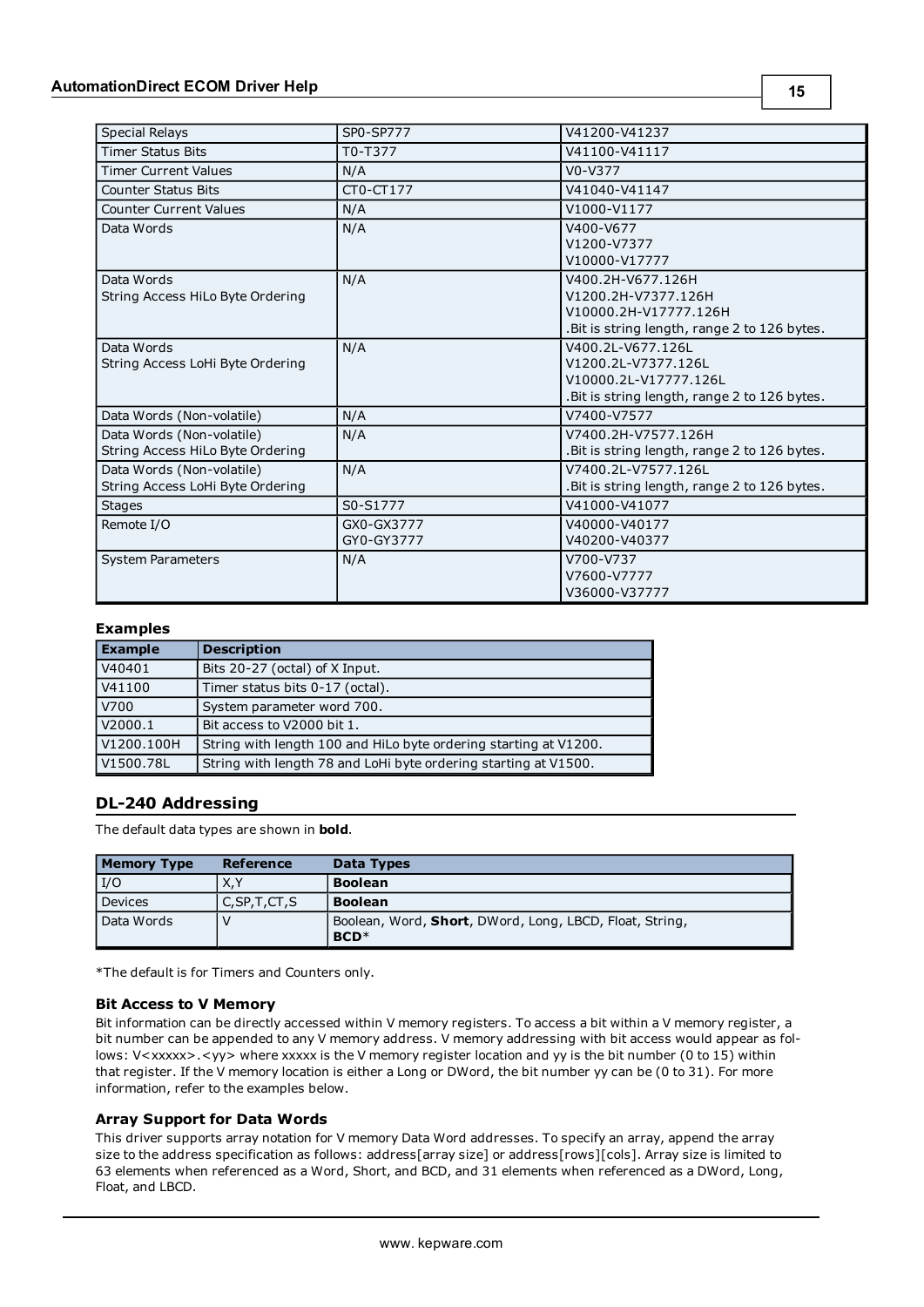#### **Examples**

1. V2000 [63] @ Word - Array of 63 Words (Maximum allowed) starting at V2000.

2. V2000 [31] @ DWord - Array of 31 DWords (Maximum allowed) starting at V2000.

#### **String Access to Data Words**

This driver supports reading and writing V memory Data Words as an ASCII string. When using V memory for string data, each register will contain two bytes of ASCII data. The order of the ASCII data within a given register can be selected when the string is defined. The length of the string can be from 2 to 126 bytes and is entered in place of a bit number. The length must be entered as an even number. The byte order is specified by appending either a "H" or "L" to the address.

**Note:** The references are in Octal format.

| <b>Memory Type</b>               | <b>Discrete Memory Reference</b> | <b>Word Memory Reference</b>                  |
|----------------------------------|----------------------------------|-----------------------------------------------|
| <b>Input Points</b>              | $X0 - X477$                      | V40400-V40423                                 |
| <b>Output Points</b>             | Y0-Y477                          | V40500-V40523                                 |
| Control Relays                   | C <sub>0</sub> -C <sub>377</sub> | V40600-V40617                                 |
| <b>Special Relays</b>            | SP0-SP137                        | V41200-V41205                                 |
|                                  | SP540-SP617                      | V41226-V41230                                 |
| <b>Timer Status Bits</b>         | T0-T177                          | V41100-V41107                                 |
| <b>Timer Current Values</b>      | N/A                              | $V0-V177$                                     |
| <b>Counter Status Bits</b>       | CT0-CT177                        | V41140-V41147                                 |
| <b>Counter Current Values</b>    | N/A                              | V1000-V1177                                   |
| Data Words                       | N/A                              | V2000-V3777                                   |
| Data Words                       | N/A                              | V2000.2H-V3777.126H                           |
| String Access HiLo Byte Ordering |                                  | . Bit is string length, range 2 to 126 bytes. |
| Data Words                       | N/A                              | V2000.2L-V3777.126L                           |
| String Access LoHi Byte Ordering |                                  | . Bit is string length, range 2 to 126 bytes. |
| Data Words (Non-volatile)        | N/A                              | V4000-V4377                                   |
| Data Words (Non-volatile)        | N/A                              | V4000.2H-V4377.126H                           |
| String Access HiLo Byte Ordering |                                  | . Bit is string length, range 2 to 126 bytes. |
| Data Words (Non-volatile)        | N/A                              | V4000.2L-V4377.126L                           |
| String Access LoHi Byte Ordering |                                  | . Bit is string length, range 2 to 126 bytes. |
| <b>Stages</b>                    | S0-S777                          | V41000-V41037                                 |
| <b>System Parameters</b>         | N/A                              | V7620-V7737                                   |
|                                  |                                  | V7746-V7777                                   |

#### **Examples**

| <b>Example</b>   | <b>Description</b>                                               |
|------------------|------------------------------------------------------------------|
| V40500           | bits 0-17 (octal) of Y Output.                                   |
| CT <sub>65</sub> | Counter contact 65.                                              |
| S57              | Stage control bit 57.                                            |
| V2000.1          | Bit access to V2000 bit 1.                                       |
| V2000.100H       | String with length 100 and HiLo byte ordering starting at V2000. |
| V2000.78L        | String with length 78 and LoHi byte ordering starting at V2000.  |

#### <span id="page-15-0"></span>**DL-250(-1) Addressing**

The default data types are shown in **bold**.

| <b>Memory Type</b> | Reference       | Data Types                                                        |
|--------------------|-----------------|-------------------------------------------------------------------|
| I/O                | X.Y             | <b>Boolean</b>                                                    |
| <b>Devices</b>     | C, SP, T, CT, S | <b>Boolean</b>                                                    |
| Data Words         |                 | Boolean, Word, Short, DWord, Long, LBCD, Float, String,<br>$BCD*$ |

\*The default is for Timers and Counters only.

#### **Bit Access to V Memory**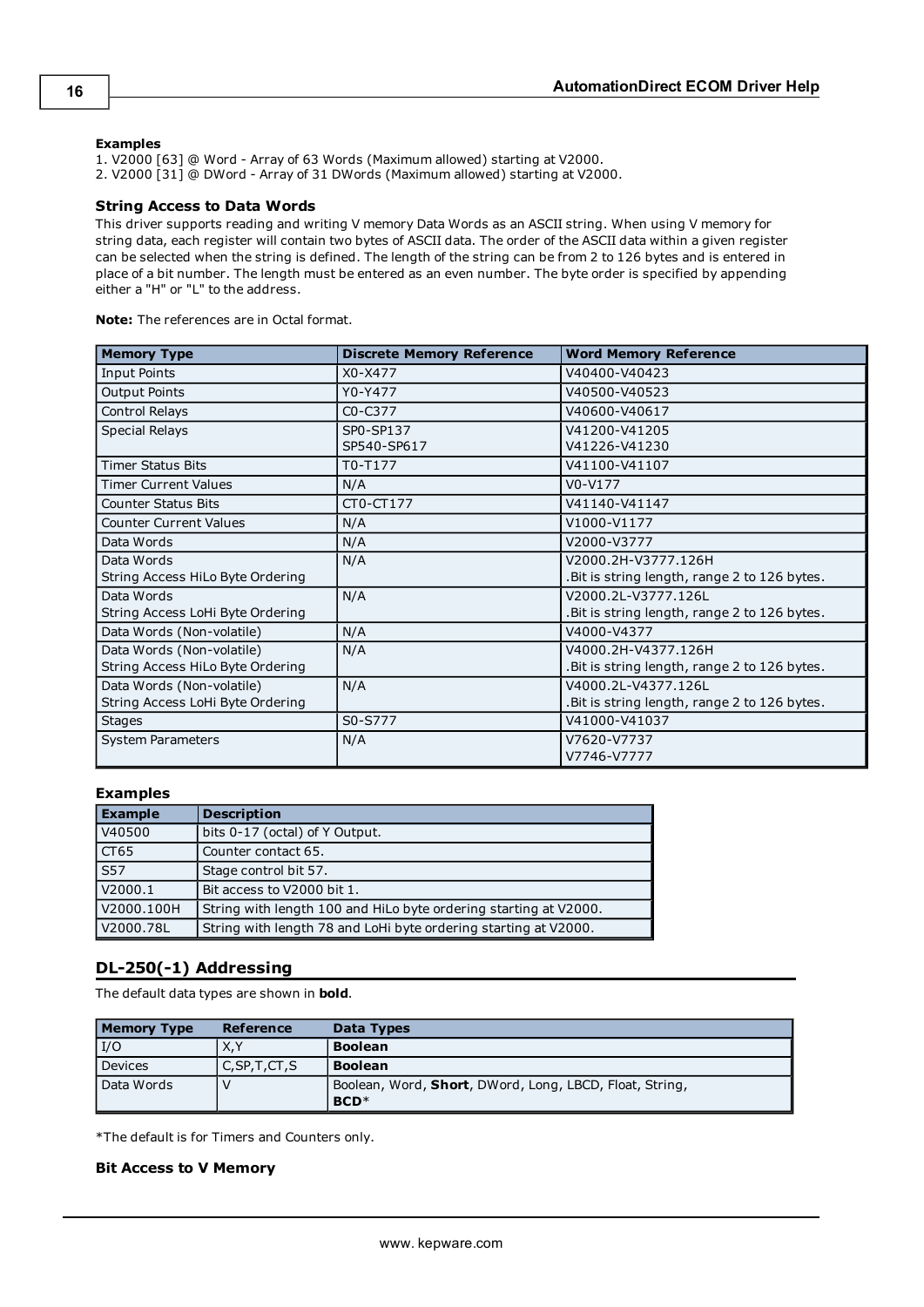Bit information can be directly accessed within V memory registers. To access a bit within a V memory register, a bit number can be appended to any V memory address. V memory addressing with bit access would appear as follows: V<xxxxx>.<yy> where xxxxx is the V memory register location and yy is the bit number (0 to 15) within that register. If the V memory location is either a Long or DWord, the bit number yy can be (0 to 31). For more information, refer to the examples below.

#### **Array Support for Data Words**

This driver supports array notation for V memory Data Word addresses. To specify an array, append the array size to the address specification as follows: address[array size] or address[rows][cols]. Array size is limited to 63 elements when referenced as a Word, Short, and BCD, and 31 elements when referenced as a DWord, Long, Float, and LBCD.

#### **Examples**

1. V1400 [63] @ Word - Array of 63 Words (Maximum allowed) starting at V1400. 2. V1400 [31] @ DWord - Array of 31 DWords (Maximum allowed) starting at V1400.

#### **String Access to Data Words**

This driver supports reading and writing V memory Data Words as an ASCII string. When using V memory for string data, each register will contain two bytes of ASCII data. The order of the ASCII data within a given register can be selected when the string is defined. The length of the string can be from 2 to 126 bytes and is entered in place of a bit number. The length must be entered as an even number. The byte order is specified by appending either a "H" or "L" to the address.

**Note:** The references are in Octal format.

| <b>Memory Type</b>               | <b>Discrete Memory Reference</b> | <b>Word Memory Reference</b>                  |
|----------------------------------|----------------------------------|-----------------------------------------------|
| <b>Input Points</b>              | X0-X777                          | V40400-V40437                                 |
| <b>Output Points</b>             | Y0-Y777                          | V40500-V40537                                 |
| Control Relays                   | C0-C1777                         | V40600-V40677                                 |
| <b>Special Relays</b>            | SP0-SP777                        | V41200-V41237                                 |
| <b>Timer Status Bits</b>         | T0-T377                          | V41100-V41117                                 |
| <b>Timer Current Values</b>      | N/A                              | $V0-V377$                                     |
| <b>Counter Status Bits</b>       | CT0-CT177                        | V41140-V41147                                 |
| <b>Counter Current Values</b>    | N/A                              | V1000-V1177                                   |
| Data Words                       | N/A                              | V1400-V7377                                   |
|                                  |                                  | V10000-V17777                                 |
| Data Words                       | N/A                              | V1400.2H-V7377.126H                           |
| String Access HiLo Byte Ordering |                                  | V10000.2H-V17777.126H                         |
|                                  |                                  | . Bit is string length, range 2 to 126 bytes. |
| Data Words                       | N/A                              | V1400.2L-V7377.126L                           |
| String Access LoHi Byte Ordering |                                  | V10000.2L-V17777.126L                         |
|                                  |                                  | . Bit is string length, range 2 to 126 bytes. |
| <b>Stages</b>                    | S0-S1777                         | V41000-V41077                                 |
| <b>System Parameters</b>         | N/A                              | V7400-V7777                                   |
|                                  |                                  | V37000-V37777                                 |

#### **Examples**

| <b>Example</b> | <b>Description</b>                                               |
|----------------|------------------------------------------------------------------|
| V40401         | Bits 20-27 (octal) of X Input.                                   |
| V41100         | Timer status bits 0-17 (octal).                                  |
| V7400          | Stage control bit 57.                                            |
| V1400.1        | Bit access to V1400 bit 1.                                       |
| V1400.100H     | String with length 100 and HiLo byte ordering starting at V1400. |
| V1500.78L      | String with length 78 and LoHi byte ordering starting at V1500.  |

#### <span id="page-16-0"></span>**DL-260 Addressing**

The default data types are shown in **bold**.

| <b>Memory Type</b> | Reference    | Data Types     |
|--------------------|--------------|----------------|
| I/C                | X, Y, GX, GY | <b>Boolean</b> |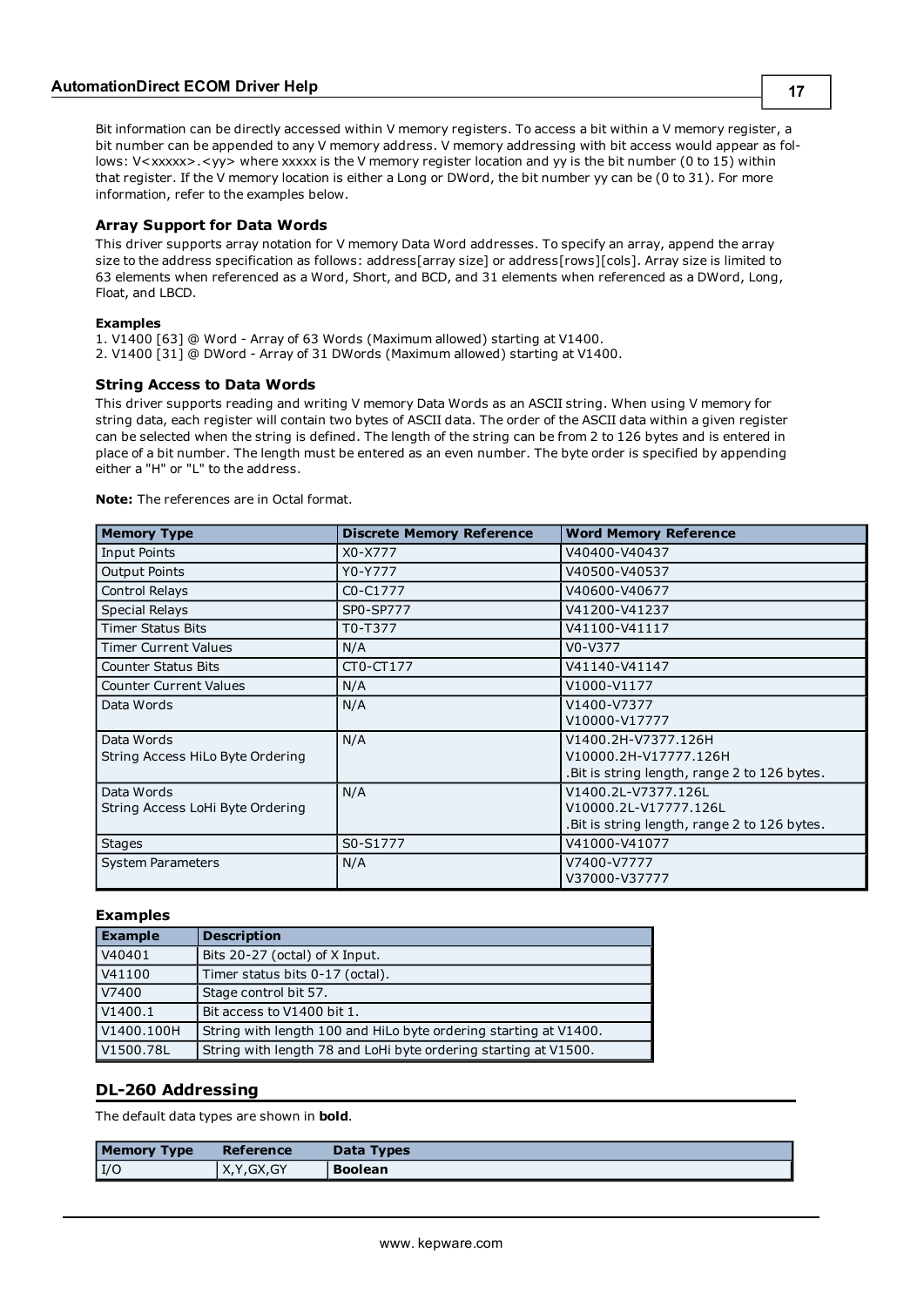| Devices    | C, SP, T, CT, S | <b>Boolean</b>                                                    |
|------------|-----------------|-------------------------------------------------------------------|
| Data Words |                 | Boolean, Word, Short, DWord, Long, LBCD, Float, String,<br>$BCD*$ |

\*The default is for Timers and Counters only.

#### **Bit Access to V Memory**

Bit information can be directly accessed within V memory registers. To access a bit within a V memory register, a bit number can be appended to any V memory address. V memory addressing with bit access would appear as follows: V<xxxxx>.<yy> where xxxxx is the V memory register location and yy is the bit number (0 to 15) within that register. If the V memory location is either a Long or DWord, the bit number yy can be (0 to 31). For more information, refer to the examples below.

#### **Array Support for Data Words**

This driver supports array notation for V memory Data Word addresses. To specify an array, append the array size to the address specification as follows: address[array size] or address[rows][cols]. Array size is limited to 63 elements when referenced as a Word, Short, and BCD, and 31 elements when referenced as a DWord, Long, Float, and LBCD.

#### **Examples**

1. V1400 [63] @ Word - Array of 63 Words (Maximum allowed) starting at V1400. 2. V1400 [31] @ DWord - Array of 31 DWords (Maximum allowed) starting at V1400.

#### **String Access to Data Words**

This driver supports reading and writing V memory Data Words as an ASCII string. When using V memory for string data, each register will contain two bytes of ASCII data. The order of the ASCII data within a given register can be selected when the string is defined. The length of the string can be from 2 to 126 bytes and is entered in place of a bit number. The length must be entered as an even number. The byte order is specified by appending either a "H" or "L" to the address.

**Note:** The references are in Octal format.

| <b>Memory Type</b>               | <b>Discrete Memory Reference</b> | <b>Word Memory Reference</b>                  |
|----------------------------------|----------------------------------|-----------------------------------------------|
| <b>Input Points</b>              | X0-X1777                         | V40400-V40477                                 |
| <b>Output Points</b>             | Y0-Y1777                         | V40500-V40577                                 |
| Control Relays                   | C0-C3777                         | V40600-V40777                                 |
| <b>Special Relays</b>            | SP0-SP777                        | V41200-V41237                                 |
| <b>Timer Status Bits</b>         | T0-T377                          | V41100-V41117                                 |
| <b>Timer Current Values</b>      | N/A                              | $V0-V377$                                     |
| <b>Counter Status Bits</b>       | CT0-CT377                        | V41140-V41157                                 |
| <b>Counter Current Values</b>    | N/A                              | V1000-V1377                                   |
| Data Words                       | N/A                              | V400-V777                                     |
|                                  |                                  | V1400-V7577                                   |
|                                  |                                  | V10000-V35777                                 |
| Data Words                       | N/A                              | V400.2H-V777.126H                             |
| String Access HiLo Byte Ordering |                                  | V1400.2H-V7577.126H                           |
|                                  |                                  | V10000.2H-V35777.126H                         |
|                                  |                                  | .Bit is string length, range 2 to 126 bytes.  |
| Data Words                       | N/A                              | V400.2L-V777.126L                             |
| String Access LoHi Byte Ordering |                                  | V1400.2L-V7577.126L                           |
|                                  |                                  | V10000.2L-V35777.126L                         |
|                                  |                                  | . Bit is string length, range 2 to 126 bytes. |
| Remote I/O                       | GX0-GX3777                       | V40000-V40177                                 |
|                                  | GY0-GY3777                       | V40200-V40377                                 |
| <b>Stages</b>                    | S0-S1777                         | V41000-V41077                                 |
| <b>System Parameters</b>         | N/A                              | V7600-V7777                                   |
|                                  |                                  | V36000-V37777                                 |

#### **Examples**

| <b>Example</b> | <b>Description</b>             |
|----------------|--------------------------------|
| V40401         | Bits 20-27 (octal) of X Input. |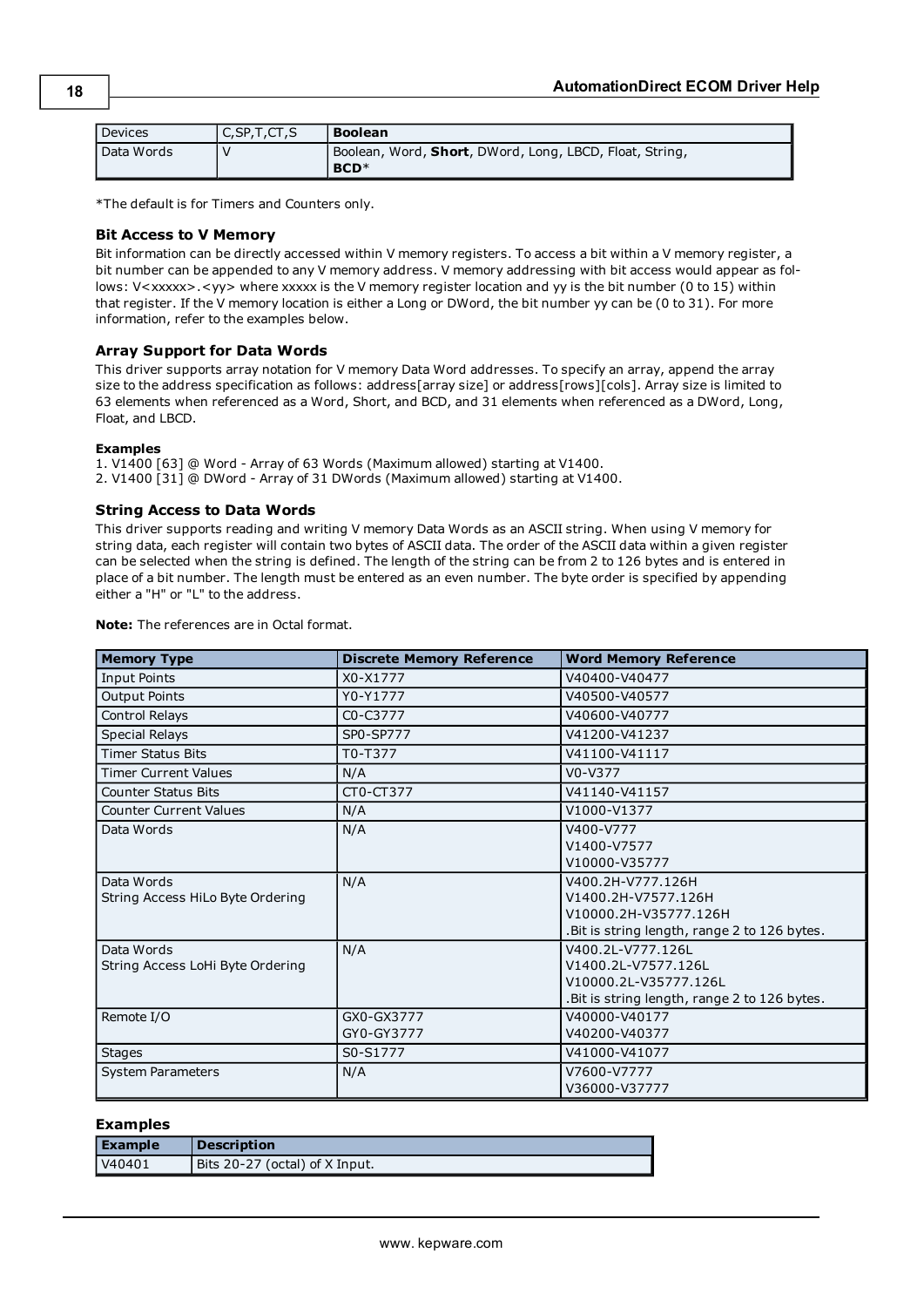| V41100    | Timer status bits 0-17 (octal).                                 |
|-----------|-----------------------------------------------------------------|
| V7600     | System parameter word 7600.                                     |
| V2000.1   | l Bit access to V2000 bit 1.                                    |
| V400.100H | String with length 100 and HiLo byte ordering starting at V400. |
| V1400.78L | String with length 78 and LoHi byte ordering starting at V1400. |

#### <span id="page-18-0"></span>**DL-430 Addressing**

The default data types are shown in **bold**.

| <b>Memory Type</b> | Reference       | Data Types                                                                |
|--------------------|-----------------|---------------------------------------------------------------------------|
| I/O                | X, Y, GX        | <b>Boolean</b>                                                            |
| <b>Devices</b>     | C, SP, T, CT, S | <b>Boolean</b>                                                            |
| Data Words         |                 | Boolean, Word, <b>Short</b> , DWord, Long, LBCD, Float, String,<br>$BCD*$ |

\*The default is for Timers and Counters only.

#### **Bit Access to V Memory**

Bit information can be directly accessed within V memory registers. To access a bit within a V memory register, a bit number can be appended to any V memory address. V memory addressing with bit access would appear as follows: V<xxxxx>.<yy> where xxxxx is the V memory register location and yy is the bit number (0 to 15) within that register. If the V memory location is either a Long or DWord, the bit number yy can be (0 to 31). For more information, refer to the examples below.

#### **Array Support for Data Words**

This driver supports array notation for V memory Data Word addresses. To specify an array, append the array size to the address specification as follows: address[array size] or address[rows][cols]. Array size is limited to 63 elements when referenced as a Word, Short, and BCD, and 31 elements when referenced as a DWord, Long, Float, and LBCD.

#### **Examples**

1. V1400 [63] @ Word - Array of 63 Words (Maximum allowed) starting at V1400. 2. V1400 [31] @ DWord - Array of 31 DWords (Maximum allowed) starting at V1400.

#### **String Access to Data Words**

This driver supports reading and writing V memory Data Words as an ASCII string. When using V memory for string data, each register will contain two bytes of ASCII data. The order of the ASCII data within a given register can be selected when the string is defined. The length of the string can be from 2 to 126 bytes and is entered in place of a bit number. The length must be entered as an even number. The byte order is specified by appending either a "H" or "L" to the address.

| <b>Memory Type</b>               | <b>Discrete Memory Reference</b> | <b>Word Memory Reference</b>                  |
|----------------------------------|----------------------------------|-----------------------------------------------|
| Input Points                     | X0-X477                          | V40400-V40423                                 |
| <b>Output Points</b>             | Y0-Y477                          | V40500-V40523                                 |
| Control Relays                   | C0-C737                          | V40600-V40635                                 |
| <b>Special Relays</b>            | SP0-SP137                        | V41200-V41205                                 |
|                                  | SP320-SP617                      | V41215-V41230                                 |
| <b>Timer Status Bits</b>         | T0-T177                          | V41100-V41107                                 |
| <b>Timer Current Values</b>      | N/A                              | $V0-V177$                                     |
| <b>Counter Status Bits</b>       | CT0-CT177                        | V41040-V41147                                 |
| <b>Counter Current Values</b>    | N/A                              | V1000-V1177                                   |
| Data Words                       | N/A                              | V1400-V7377                                   |
| Data Words                       | N/A                              | V1400.2H-V7377.126H                           |
| String Access HiLo Byte Ordering |                                  | . Bit is string length, range 2 to 126 bytes. |
| Data Words                       | N/A                              | V1400.2L-V7377.126L                           |
| String Access LoHi Byte Ordering |                                  | . Bit is string length, range 2 to 126 bytes. |
| Remote I/O                       | GX0-GX737                        | V40000-V40037                                 |
| <b>Stages</b>                    | S0-S577                          | V41000-V41027                                 |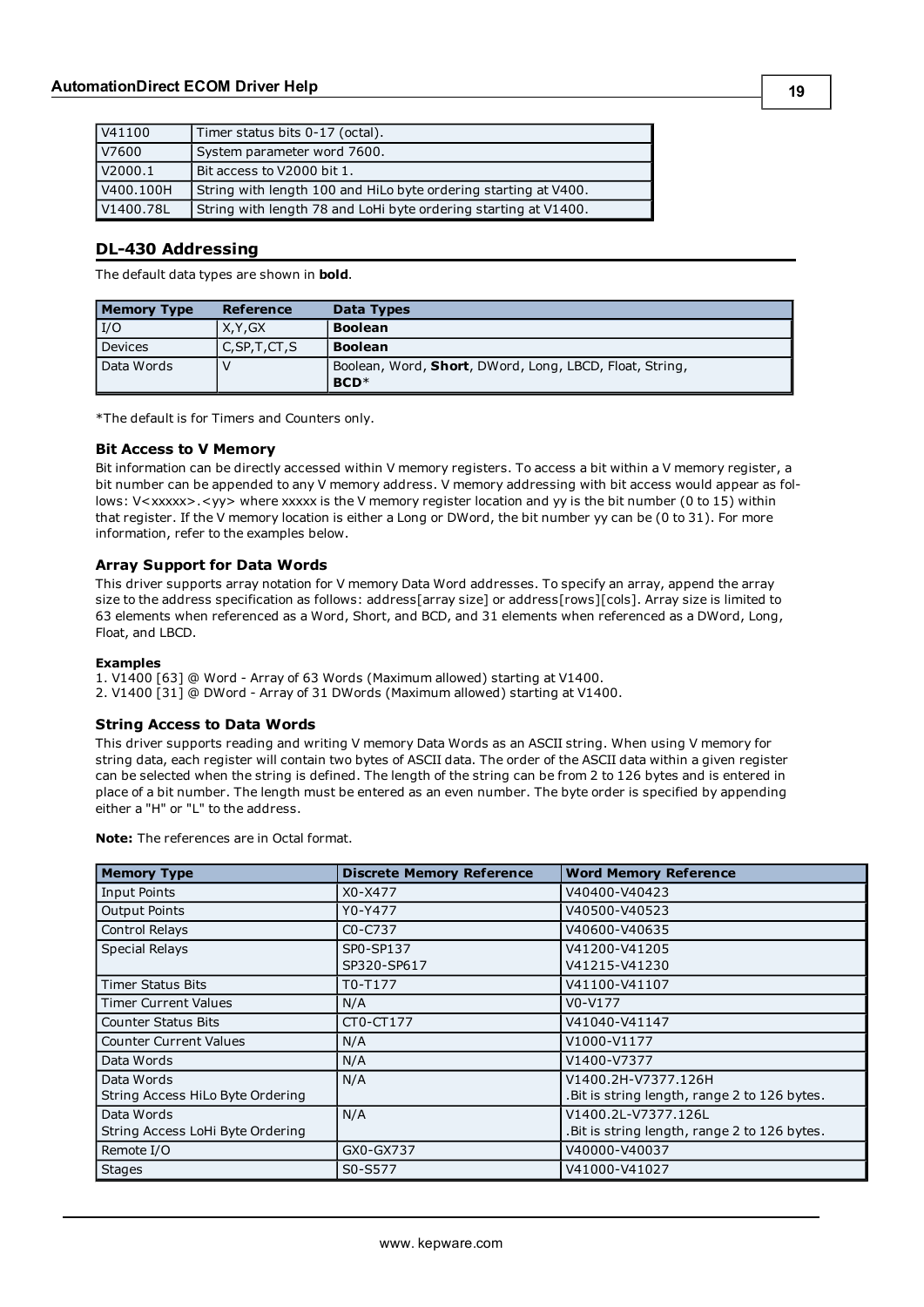System Parameters **N/A** N/A V7400-V7777

#### **Examples**

| <b>Example</b> | <b>Description</b>                                               |
|----------------|------------------------------------------------------------------|
| V40401         | Bits 20-27 (octal) of X Input.                                   |
| T172           | Timer contact 172.                                               |
| GX5            | Remote I/O bit 5.                                                |
| V2000.1        | Bit access to V2000 bit 1.                                       |
| V1400.100H     | String with length 100 and HiLo byte ordering starting at V1400. |
| V1500.78L      | String with length 78 and LoHi byte ordering starting at V1500.  |

#### <span id="page-19-0"></span>**DL-440 Addressing**

The default data types are shown in **bold**.

| <b>Memory Type</b> | <b>Reference</b> | Data Types                                                        |
|--------------------|------------------|-------------------------------------------------------------------|
| I/O                | X.Y.GX           | <b>Boolean</b>                                                    |
| Devices            | C, SP, T, CT, S  | <b>Boolean</b>                                                    |
| Data Words         |                  | Boolean, Word, Short, DWord, Long, LBCD, Float, String,<br>$BCD*$ |

\*The default is for Timers and Counters only.

#### **Bit Access to V Memory**

Bit information can be directly accessed within V memory registers. To access a bit within a V memory register, a bit number can be appended to any V memory address. V memory addressing with bit access would appear as follows: V<xxxxx>.<yy> where xxxxx is the V memory register location and yy is the bit number (0 to 15) within that register. If the V memory location is either a Long or DWord, the bit number yy can be (0 to 31). For more information, refer to the examples below.

#### **Array Support for Data Words**

This driver supports array notation for V memory Data Word addresses. To specify an array, append the array size to the address specification as follows: address[array size] or address[rows][cols]. Array size is limited to 63 elements when referenced as a Word, Short, and BCD, and 31 elements when referenced as a DWord, Long, Float, and LBCD.

#### **Examples**

1. V1400 [63] @ Word - Array of 63 Words (Maximum allowed) starting at V1400.

2. V1400 [31] @ DWord - Array of 31 DWords (Maximum allowed) starting at V1400.

#### **String Access to Data Words**

This driver supports reading and writing V memory Data Words as an ASCII string. When using V memory for string data, each register will contain two bytes of ASCII data. The order of the ASCII data within a given register can be selected when the string is defined. The length of the string can be from 2 to 126 bytes and is entered in place of a bit number. The length must be entered as an even number. The byte order is specified by appending either a "H" or "L" to the address.

| <b>Memory Type</b>            | <b>Discrete Memory Reference</b> | <b>Word Memory Reference</b> |
|-------------------------------|----------------------------------|------------------------------|
| <b>Input Points</b>           | X0-X477                          | V40400-V40423                |
| <b>Output Points</b>          | Y0-Y477                          | V40500-V40523                |
| Control Relays                | C0-C1777                         | V40600-V40677                |
| <b>Special Relays</b>         | SP0-SP137                        | V41200-V41205                |
|                               | SP320-SP617                      | V41215-V41230                |
|                               | SP620-SP717                      | V41231-V41234                |
| <b>Timer Status Bits</b>      | T0-T377                          | V41100-V41117                |
| <b>Timer Current Values</b>   | N/A                              | V0-V377                      |
| <b>Counter Status Bits</b>    | CT0-CT177                        | V41040-V41147                |
| <b>Counter Current Values</b> | N/A                              | V1000-V1177                  |
| Data Words                    | N/A                              | V1400-V7377                  |
|                               |                                  | V10000-V17777                |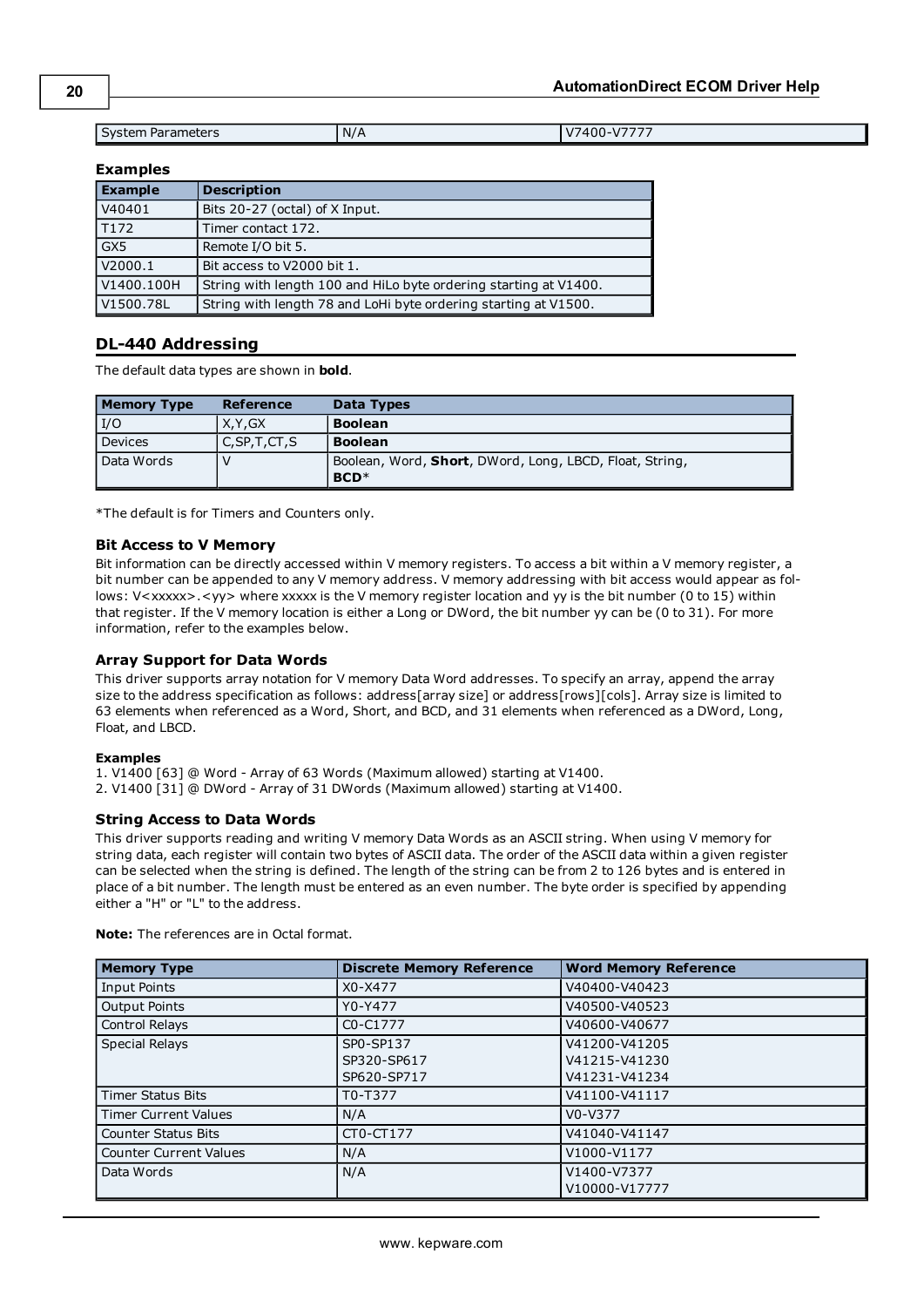| Data Words                       | N/A        | V1400.2H-V7377.126H                           |
|----------------------------------|------------|-----------------------------------------------|
| String Access HiLo Byte Ordering |            | V10000.2H-V17777.126H                         |
|                                  |            | . Bit is string length, range 2 to 126 bytes. |
| Data Words                       | N/A        | V1400.2L-V7377.126L                           |
| String Access LoHi Byte Ordering |            | V10000.2L-V17777.126L                         |
|                                  |            | . Bit is string length, range 2 to 126 bytes. |
| Remote I/O                       | GX0-GX1777 | V40000-V40077                                 |
| <b>Stages</b>                    | S0-S1777   | V41000-V41077                                 |
| <b>System Parameters</b>         | N/A        | V700-V737                                     |
|                                  |            | V7400-V7777                                   |

#### **Examples**

| <b>Example</b> | <b>Description</b>                                               |
|----------------|------------------------------------------------------------------|
| V40401         | Bits 20-27 (octal) of X Input.                                   |
| V41100         | Timer status bits 0-17 (octal).                                  |
| V700           | System parameter word 700.                                       |
| V2000.1        | Bit access to V2000 bit 1.                                       |
| V1400.100H     | String with length 100 and HiLo byte ordering starting at V1400. |
| V1500.78L      | String with length 78 and LoHi byte ordering starting at V1500.  |

#### <span id="page-20-0"></span>**DL-450 Addressing**

The default data types are shown in **bold**.

| <b>Memory Type</b> | Reference       | <b>Data Types</b>                                                         |
|--------------------|-----------------|---------------------------------------------------------------------------|
| I/O                | X.Y.GX.GY       | <b>Boolean</b>                                                            |
| Devices            | C, SP, T, CT, S | <b>Boolean</b>                                                            |
| Data Words         |                 | Boolean, Word, <b>Short</b> , DWord, Long, LBCD, Float, String,<br>$BCD*$ |

\*The default is for Timers and Counters only.

#### **Bit Access to V Memory**

Bit information can be directly accessed within V memory registers. To access a bit within a V memory register, a bit number can be appended to any V memory address. V memory addressing with bit access would appear as follows: V<xxxxx>.<yy> where xxxxx is the V memory register location and yy is the bit number (0 to 15) within that register. If the V memory location is either a Long or DWord, the bit number yy can be (0 to 31). For more information, refer to the examples below.

#### **Array Support for Data Words**

This driver supports array notation for V memory Data Word addresses. To specify an array, append the array size to the address specification as follows: address[array size] or address[rows][cols]. Array size is limited to 63 elements when referenced as a Word, Short, and BCD, and 31 elements when referenced as a DWord, Long, Float, and LBCD.

#### **Examples**

1. V1400 [63] @ Word - Array of 63 Words (Maximum allowed) starting at V1400.

2. V1400 [31] @ DWord - Array of 31 DWords (Maximum allowed) starting at V1400.

#### **String Access to Data Words**

This driver supports reading and writing V memory Data Words as an ASCII string. When using V memory for string data, each register will contain two bytes of ASCII data. The order of the ASCII data within a given register can be selected when the string is defined. The length of the string can be from 2 to 126 bytes and is entered in place of a bit number. The length must be entered as an even number. The byte order is specified by appending either a "H" or "L" to the address.

| <b>Memory Type</b> | Discrete Memory Reference | Word Memory Reference |
|--------------------|---------------------------|-----------------------|
| Input Points       | X0-X1777                  | V40400-V40477         |
| Output Points      | Y0-Y1777                  | V40500-V40577         |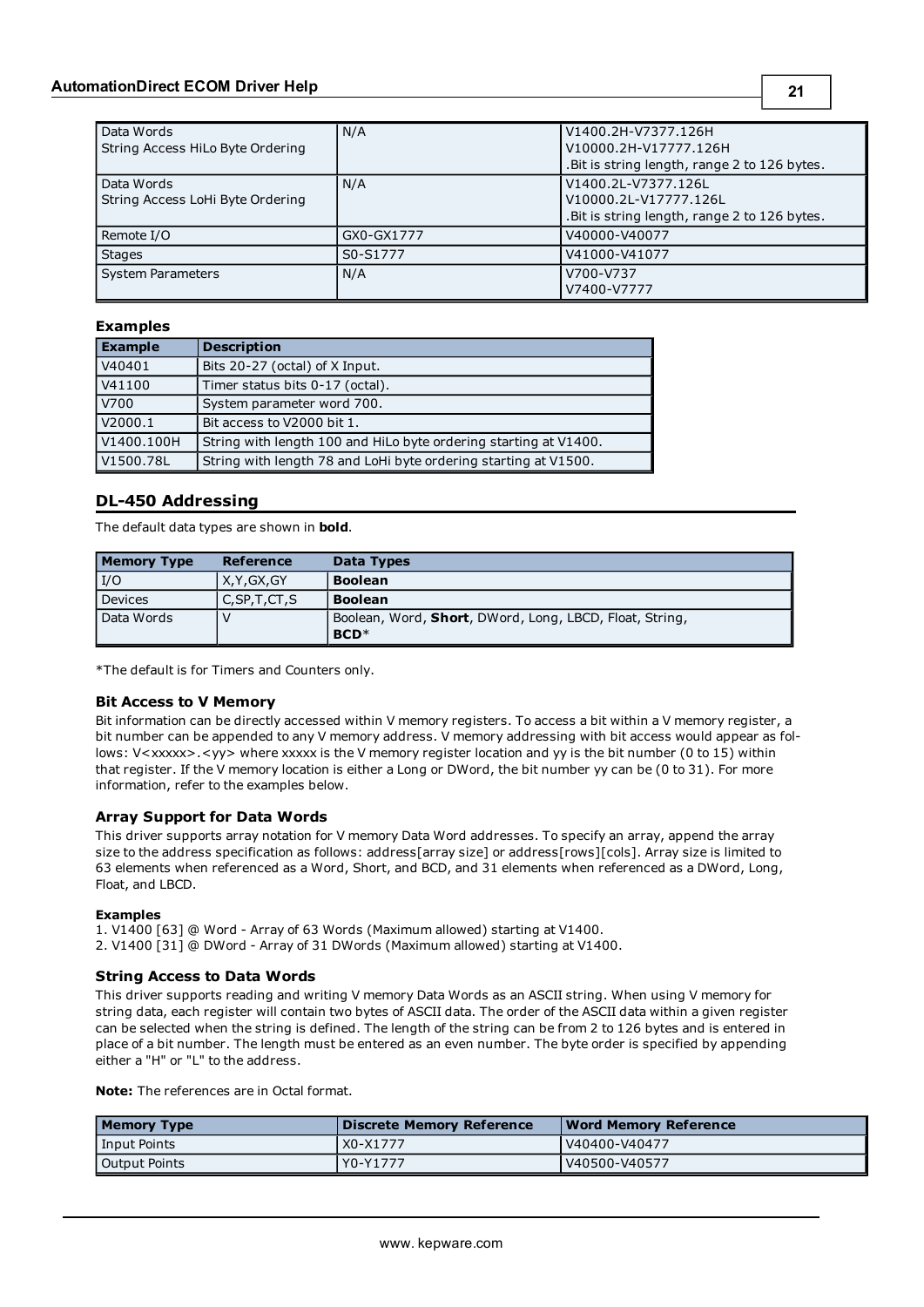| Control Relays                                 | C0-C3777                 | V40600-V40777                                                                                 |
|------------------------------------------------|--------------------------|-----------------------------------------------------------------------------------------------|
| <b>Special Relays</b>                          | SP0-SP137<br>SP320-SP717 | V41200-V41237                                                                                 |
| <b>Timer Status Bits</b>                       | T0-T377                  | V41100-V41117                                                                                 |
| <b>Timer Current Values</b>                    | N/A                      | V0-V377                                                                                       |
| <b>Counter Status Bits</b>                     | CT0-CT377                | V41040-V41157                                                                                 |
| <b>Counter Current Values</b>                  | N/A                      | V1000-V1377                                                                                   |
| Data Words                                     | N/A                      | V1400-V7377<br>V10000-V37777                                                                  |
| Data Words<br>String Access HiLo Byte Ordering | N/A                      | V1400.2H-V7377.126H<br>V10000.2H-V37777.126H<br>. Bit is string length, range 2 to 126 bytes. |
| Data Words<br>String Access LoHi Byte Ordering | N/A                      | V1400.2L-V7377.126L<br>V10000.2L-V37777.126L<br>. Bit is string length, range 2 to 126 bytes. |
| Remote I/O                                     | GX0-GX3777<br>GY0-GY3777 | V40000-V40177<br>V40200-V40377                                                                |
| <b>System Parameters</b>                       | N/A                      | V700-V737<br>V7400-V7777                                                                      |

### **Examples**

| Example    | <b>Description</b>                                               |
|------------|------------------------------------------------------------------|
| V40401     | Bits 20-27 (octal) of X Input.                                   |
| V41100     | Timer status bits 0-17 (octal).                                  |
| V700       | System parameter word 700.                                       |
| V2000.1    | Bit access to V2000 bit 1.                                       |
| V1400.100H | String with length 100 and HiLo byte ordering starting at V1400. |
| V1500.78L  | String with length 78 and LoHi byte ordering starting at V1500.  |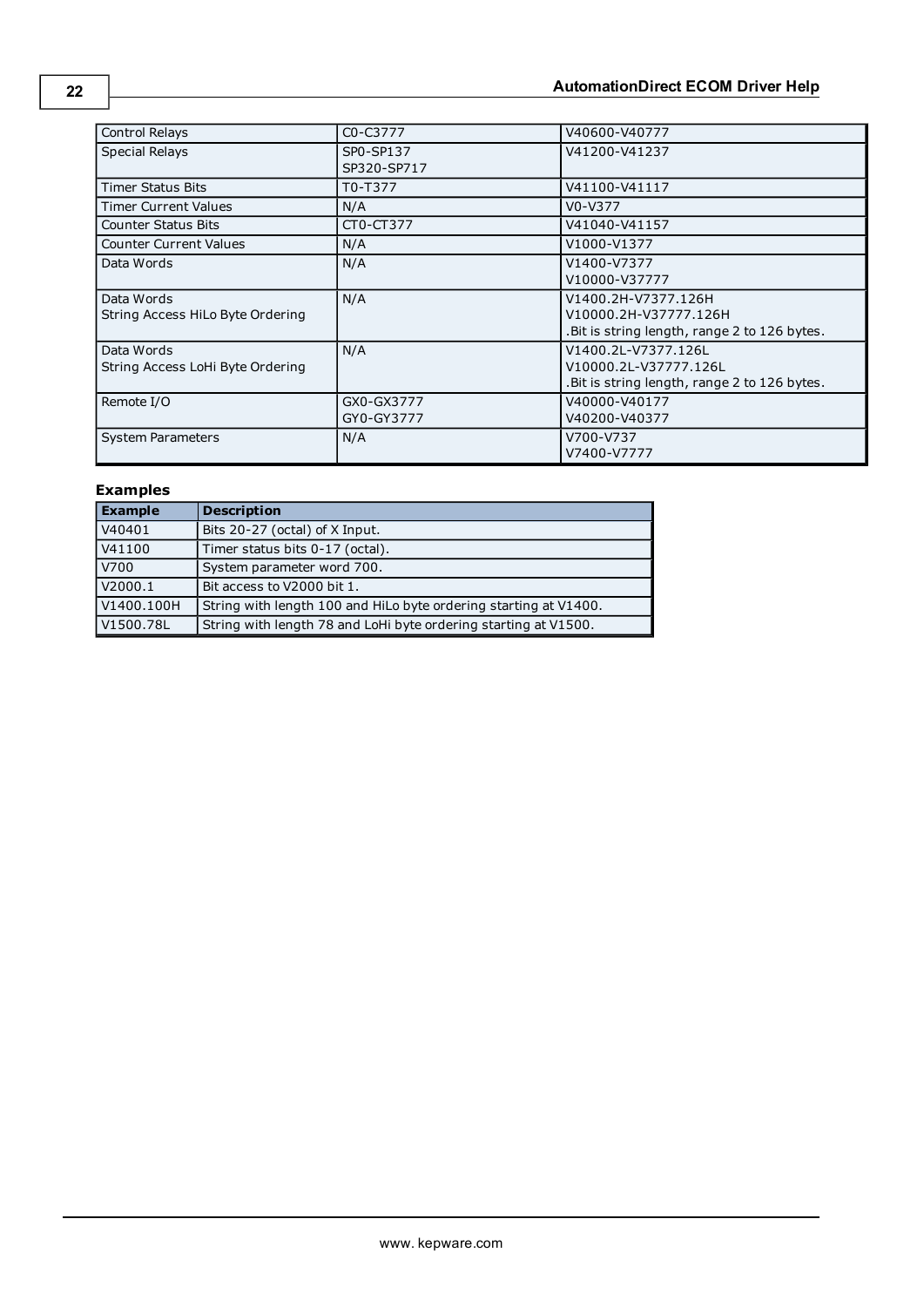#### <span id="page-22-0"></span>**Error Descriptions**

The following error/warning messages may be generated. Click on the link for a description of the message.

#### **Address Validation**

#### **[Missing](#page-22-2) [address](#page-22-2)**

**[Device](#page-22-3) [address](#page-22-3) ['<address>'](#page-22-3) [contains](#page-22-3) [a](#page-22-3) [syntax](#page-22-3) [error](#page-22-3) [Address](#page-22-4) ['<address>'](#page-22-4) [is](#page-22-4) [out](#page-22-4) [of](#page-22-4) [range](#page-22-4) [for](#page-22-4) [the](#page-22-4) [specified](#page-22-4) [device](#page-22-4) [or](#page-22-4) [register](#page-22-4) [Device](#page-23-0) [address](#page-23-0) ['<address>'](#page-23-0) [is](#page-23-0) [not](#page-23-0) [supported](#page-23-0) [by](#page-23-0) [model](#page-23-0) ['<model](#page-23-0) [name>'](#page-23-0) [Data](#page-23-1) [Type](#page-23-1) ['<type>'](#page-23-1) [is](#page-23-1) [not](#page-23-1) [valid](#page-23-1) [for](#page-23-1) [device](#page-23-1) [address](#page-23-1) ['<address>'](#page-23-1) [Device](#page-23-2) [address](#page-23-2) ['<address>'](#page-23-2) [is](#page-23-2) [Read](#page-23-2) [Only](#page-23-2)** 

#### **Device Status Messages**

**[Device](#page-23-4) ['<device](#page-23-4) [name>'](#page-23-4) [is](#page-23-4) [not](#page-23-4) [responding](#page-23-4) [Unable](#page-24-0) [to](#page-24-0) [write](#page-24-0) [to](#page-24-0) ['<address>'](#page-24-0) [on](#page-24-0) [device](#page-24-0) ['<device](#page-24-0) [name>'](#page-24-0)**

#### **Device Specific Messages**

**[Winsock](#page-24-2) [initialization](#page-24-2) [failed](#page-24-2) [\(OS](#page-24-2) [Error](#page-24-2) [=](#page-24-2) [n\)](#page-24-2) [Winsock](#page-24-3) [V1.1](#page-24-3) [or](#page-24-3) [higher](#page-24-3) [must](#page-24-3) [be](#page-24-3) [installed](#page-24-3) [to](#page-24-3) [use](#page-24-3) [the](#page-24-3) [AutomationDirect](#page-24-3) [ECOM](#page-24-3) [device](#page-24-3) [driver](#page-24-3) [Bad](#page-24-4) [address](#page-24-4) [in](#page-24-4) [block](#page-24-4) [\[<start](#page-24-4) [address>](#page-24-4) [to](#page-24-4) [<end](#page-24-4) [address>\]](#page-24-4) [on](#page-24-4) [device](#page-24-4) ['<device](#page-24-4) [name>'](#page-24-4)**

#### **Automatic Tag Database Generation Messages**

**[Unable](#page-25-1) [to](#page-25-1) [generate](#page-25-1) [a](#page-25-1) [tag](#page-25-1) [database](#page-25-1) [for](#page-25-1) [device](#page-25-1) [<device](#page-25-1) [name>.](#page-25-1) [Reason:](#page-25-1) [Low](#page-25-1) [memory](#page-25-1) [resources](#page-25-1) [Unable](#page-25-2) [to](#page-25-2) [generate](#page-25-2) [a](#page-25-2) [tag](#page-25-2) [database](#page-25-2) [for](#page-25-2) [device](#page-25-2) [<device](#page-25-2) [name>.](#page-25-2) [Reason:](#page-25-2) [Import](#page-25-2) [file](#page-25-2) [is](#page-25-2) [invalid](#page-25-2) [or](#page-25-2) [cor](#page-25-2)[rupt](#page-25-2)**

#### <span id="page-22-1"></span>**Address Validation**

The following error/warning messages may be generated. Click on the link for a description of the message.

#### **Address Validation**

**[Missing](#page-22-2) [address](#page-22-2) [Device](#page-22-3) [address](#page-22-3) ['<address>'](#page-22-3) [contains](#page-22-3) [a](#page-22-3) [syntax](#page-22-3) [error](#page-22-3) [Address](#page-22-4) ['<address>'](#page-22-4) [is](#page-22-4) [out](#page-22-4) [of](#page-22-4) [range](#page-22-4) [for](#page-22-4) [the](#page-22-4) [specified](#page-22-4) [device](#page-22-4) [or](#page-22-4) [register](#page-22-4) [Device](#page-23-0) [address](#page-23-0) ['<address>'](#page-23-0) [is](#page-23-0) [not](#page-23-0) [supported](#page-23-0) [by](#page-23-0) [model](#page-23-0) ['<model](#page-23-0) [name>'](#page-23-0) [Data](#page-23-1) [Type](#page-23-1) ['<type>'](#page-23-1) [is](#page-23-1) [not](#page-23-1) [valid](#page-23-1) [for](#page-23-1) [device](#page-23-1) [address](#page-23-1) ['<address>'](#page-23-1) [Device](#page-23-2) [address](#page-23-2) ['<address>'](#page-23-2) [is](#page-23-2) [Read](#page-23-2) [Only](#page-23-2)** 

#### <span id="page-22-2"></span>**Missing address**

#### **Error Type:**

Warning

#### **Possible Cause:**

A tag address that has been specified dynamically has no length.

#### **Solution:**

<span id="page-22-3"></span>Re-enter the address in the client application.

#### Device address '<address>' contains a syntax error

#### **Error Type:**

Warning

#### **Possible Cause:**

1. A tag address contains one or more invalid characters.

2. The Bit addressing notation conflicts with the assigned data type.

### **Solution:**

<span id="page-22-4"></span>Re-enter the address in the client application.

### **Address '<address>' is out of range for the specified device or register**

#### **Error Type:**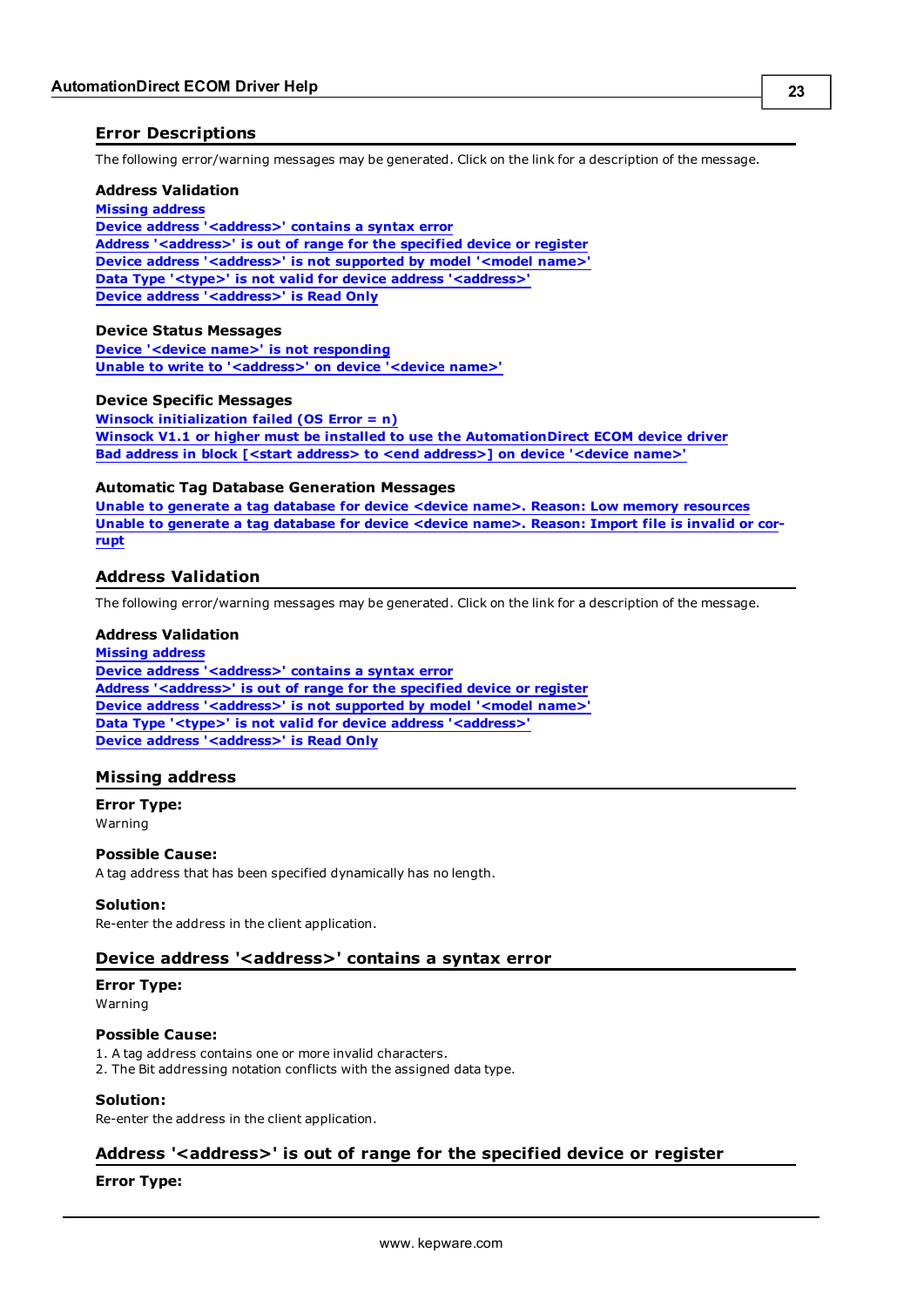#### Warning

#### **Possible Cause:**

A tag address that has been specified dynamically references a location that is beyond the range of supported locations for the device.

#### **Solution:**

<span id="page-23-0"></span>Verify that the address is correct; if it is not, re-enter it in the client application.

#### Device address '<address>' is not supported by model '<model name>'

#### **Error Type:**

Warning

#### **Possible Cause:**

A tag address that has been specified dynamically references a location that is valid for the communications protocol but not supported by the target device.

#### **Solution:**

Verify that the address is correct; if it is not, re-enter it in the client application. Also verify that the selected model name for the device is correct.

#### <span id="page-23-1"></span>Data Type '<type>' is not valid for device address '<address>'

**Error Type:**

Warning

#### **Possible Cause:**

A tag address that has been specified dynamically has been assigned an invalid data type.

#### **Solution:**

<span id="page-23-2"></span>Modify the requested data type in the client application.

#### **Device address '<address>' is Read Only**

#### **Error Type:**

Warning

#### **Possible Cause:**

A tag address that has been specified dynamically has a requested access mode that is not compatible with what the device supports for that address.

#### **Solution:**

<span id="page-23-3"></span>Change the access mode in the client application.

#### **Device Status Messages**

The following error/warning messages may be generated. Click on the link for a description of the message.

#### **Device Status Messages**

**[Device](#page-23-4) ['<device](#page-23-4) [name>'](#page-23-4) [is](#page-23-4) [not](#page-23-4) [responding](#page-23-4) [Unable](#page-24-0) [to](#page-24-0) [write](#page-24-0) [to](#page-24-0) ['<address>'](#page-24-0) [on](#page-24-0) [device](#page-24-0) ['<device](#page-24-0) [name>'](#page-24-0)**

#### <span id="page-23-4"></span>**Device '<device name>' not responding**

#### **Error Type:**

Serious

#### **Possible Cause:**

1. The Ethernet connection between the device and the Host PC is broken.

- 2. The named device may have been assigned an incorrect IP address.
- 3. The requested address is not available in the device.

4. The response from the device took longer to receive than the amount of time specified in the "Request Timeout" device setting.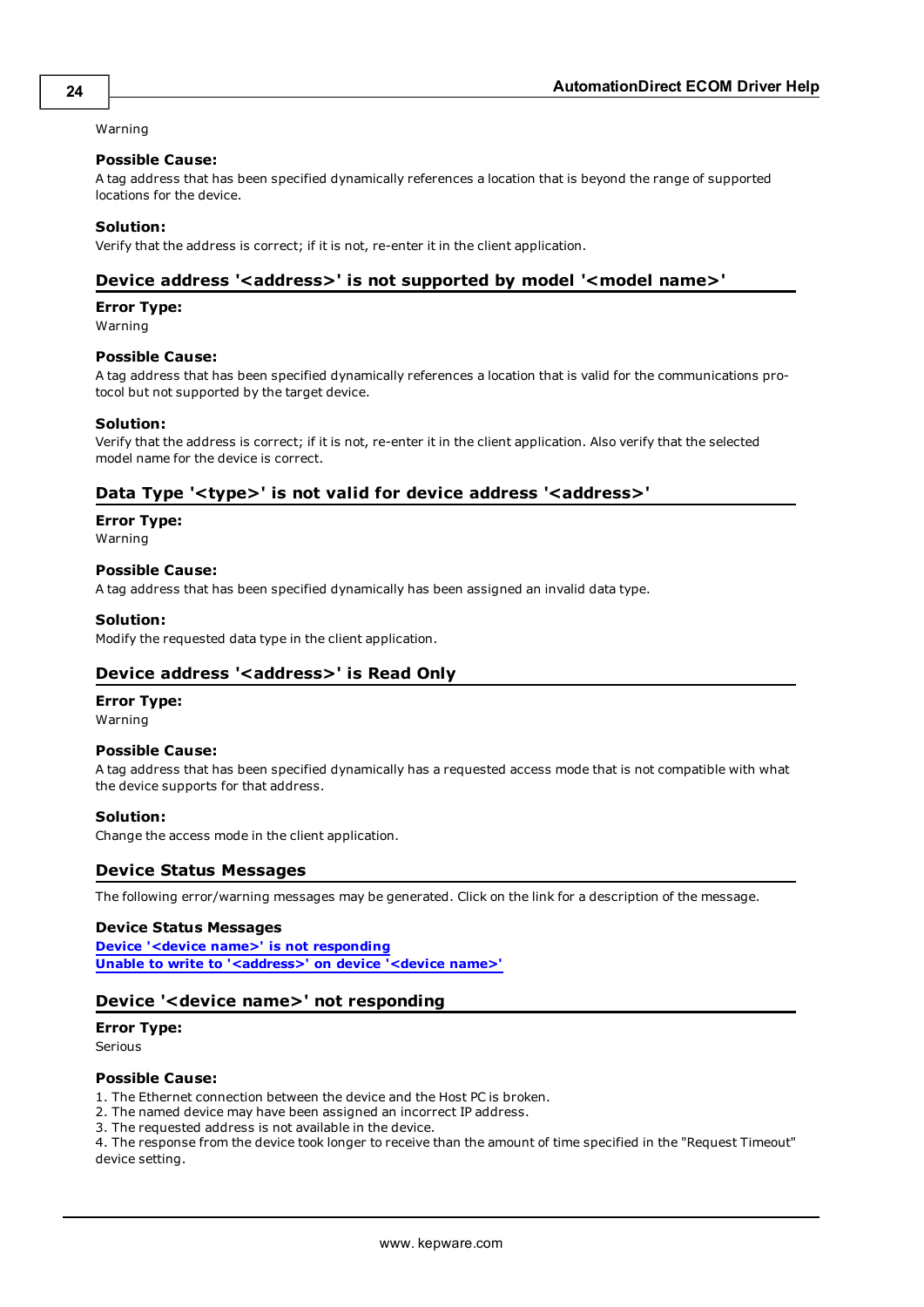#### **Solution:**

- 1. Verify the cabling between the PC and the ECOM device network.
- 2. Verify that the IP address given to the named device matches that of the actual device.
- 3. Verify that the device supports the requested address.
- <span id="page-24-0"></span>4. Increase the Request Timeout setting so that the entire response can be handled.

#### Unable to write to '<address>' on device '<device name>'

#### **Error Type:**

Serious

#### **Possible Cause:**

- 1. The serial connection between the device and the Host PC is broken.
- 2. The communications parameters for the serial connection are incorrect.
- 3. The named device may have been assigned an incorrect Network ID.

#### **Solution:**

- 1. Verify the cabling between the PC and the PLC device.
- 2. Verify that the specified communications parameters match those of the device.
- <span id="page-24-1"></span>3. Verify that the Network ID given to the named device matches that of the actual device.

#### **Device Specific Messages**

The following error/warning messages may be generated. Click on the link for a description of the message.

#### **Device Specific Messages**

**[Winsock](#page-24-2) [initialization](#page-24-2) [failed](#page-24-2) [\(OS](#page-24-2) [Error](#page-24-2) [=](#page-24-2) [n\)](#page-24-2) [Winsock](#page-24-3) [V1.1](#page-24-3) [or](#page-24-3) [higher](#page-24-3) [must](#page-24-3) [be](#page-24-3) [installed](#page-24-3) [to](#page-24-3) [use](#page-24-3) [the](#page-24-3) [AutomationDirect](#page-24-3) [ECOM](#page-24-3) [device](#page-24-3) [driver](#page-24-3) [Bad](#page-24-4) [address](#page-24-4) [in](#page-24-4) [block](#page-24-4) [\[<start](#page-24-4) [address>](#page-24-4) [to](#page-24-4) [<end](#page-24-4) [address>\]](#page-24-4) [on](#page-24-4) [device](#page-24-4) ['<device](#page-24-4) [name>'](#page-24-4)**

#### <span id="page-24-2"></span>**Winsock initialization failed (OS Error = n)**

#### **Error Type:**

Fatal

| <b>OS Error</b> | <b>Possible Solution</b>                                                                                                                                                                |
|-----------------|-----------------------------------------------------------------------------------------------------------------------------------------------------------------------------------------|
| 10091           | Indicates that the underlying network subsystem is not ready for network<br>communication. Wait a few seconds and restart the driver.                                                   |
| 10067           | Limit on the number of tasks supported by the Windows Sockets imple-<br>mentation has been reached. Close one or more applications that may be<br>using Winsock and restart the driver. |

#### <span id="page-24-3"></span>**Winsock V1.1 or higher must be installed to use the AutomationDirect ECOM device driver**

#### **Error Type:**

Fatal

#### **Possible Cause:**

The version number of the Winsock DLL found on the system is less than 1.1.

#### **Solution:**

<span id="page-24-4"></span>Upgrade Winsock to version 1.1 or higher.

#### **Bad address in block [<start address> to <end address>] on device '<device name>'**

### **Error Type:**

Serious

#### **Possible Cause:**

An attempt has been made to reference a nonexistent location in the specified device.

#### **Solution:**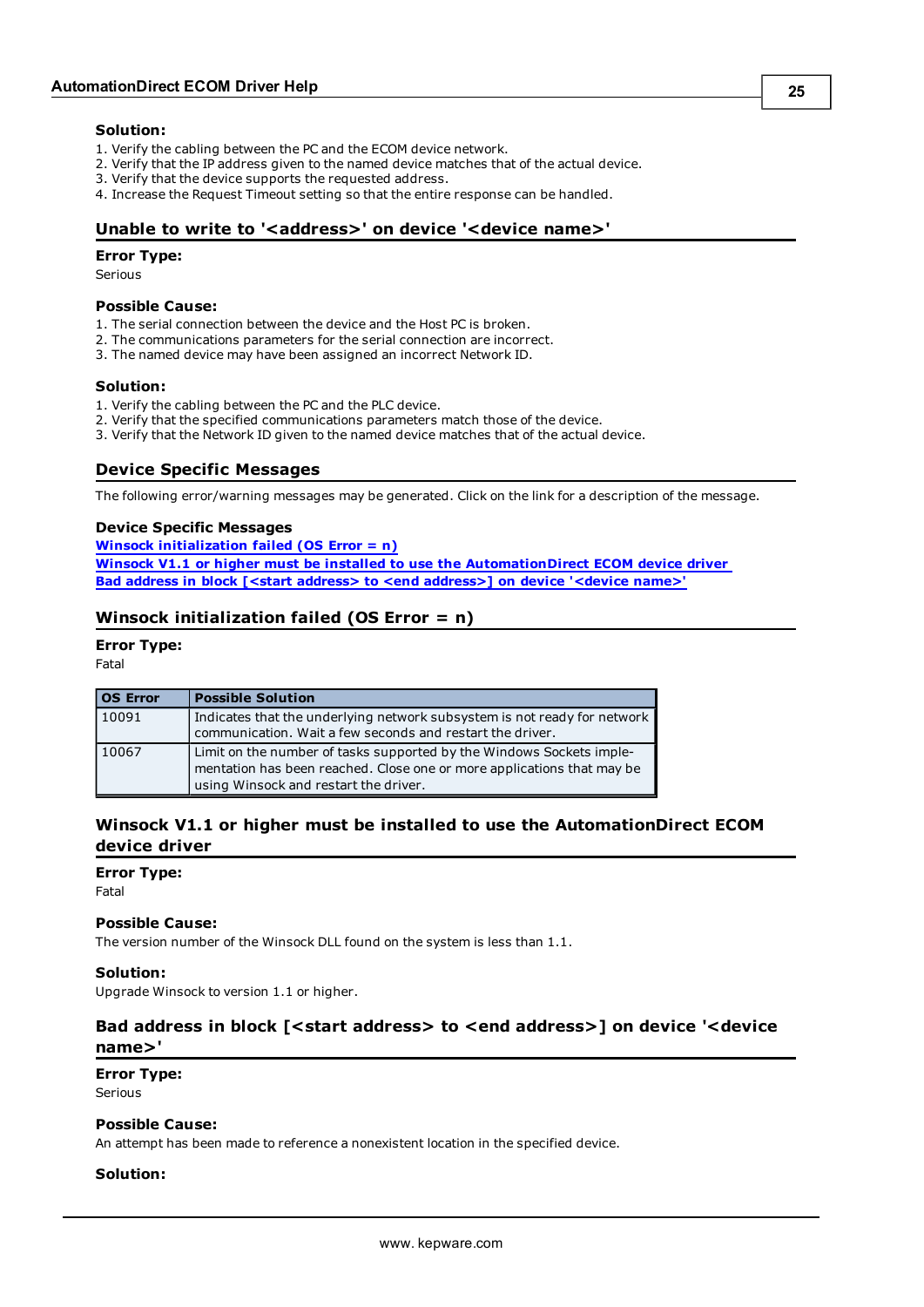Verify the tags assigned to addresses in the specified range on the device. Eliminate those that reference invalid locations.

#### <span id="page-25-0"></span>**Automatic Tag Database Generation Messages**

The following error/warning messages may be generated. Click on the link for a description of the message.

#### **Automatic Tag Database Generation Messages**

**[Unable](#page-25-1) [to](#page-25-1) [generate](#page-25-1) [a](#page-25-1) [tag](#page-25-1) [database](#page-25-1) [for](#page-25-1) [device](#page-25-1) [<device](#page-25-1) [name>.](#page-25-1) [Reason:](#page-25-1) [Low](#page-25-1) [memory](#page-25-1) [resources](#page-25-1) [Unable](#page-25-2) [to](#page-25-2) [generate](#page-25-2) [a](#page-25-2) [tag](#page-25-2) [database](#page-25-2) [for](#page-25-2) [device](#page-25-2) [<device](#page-25-2) [name>.](#page-25-2) [Reason:](#page-25-2) [Import](#page-25-2) [file](#page-25-2) [is](#page-25-2) [invalid](#page-25-2) [or](#page-25-2) [cor](#page-25-2)[rupt](#page-25-2)**

#### <span id="page-25-1"></span>**Unable to generate a tag database for device <device name>. Reason: Low memory resources**

**Error Type:**

Warning

#### **Possible Cause:**

Memory required for database generation could not be allocated. The process is aborted.

#### **Solution:**

<span id="page-25-2"></span>Close any unused applications and/or increase the amount of virtual memory and try again.

#### **Unable to generate a tag database for device <device name>. Reason: Import file is invalid or corrupt**

#### **Error Type:**

Warning

#### **Possible Cause:**

The file specified as the Tag Import File in the Database Settings tab in Device Properties is an improperly formatted txt or csv file.

#### **Solution:**

If importing Element Documentation, verify that the export file was saved in "Standard Format" with a .csv extension. If problem resumes, try re-exporting the file.

#### **See Also:**

**[Importing](#page-6-3) [DirectSoft](#page-6-3) [Elements](#page-6-3)**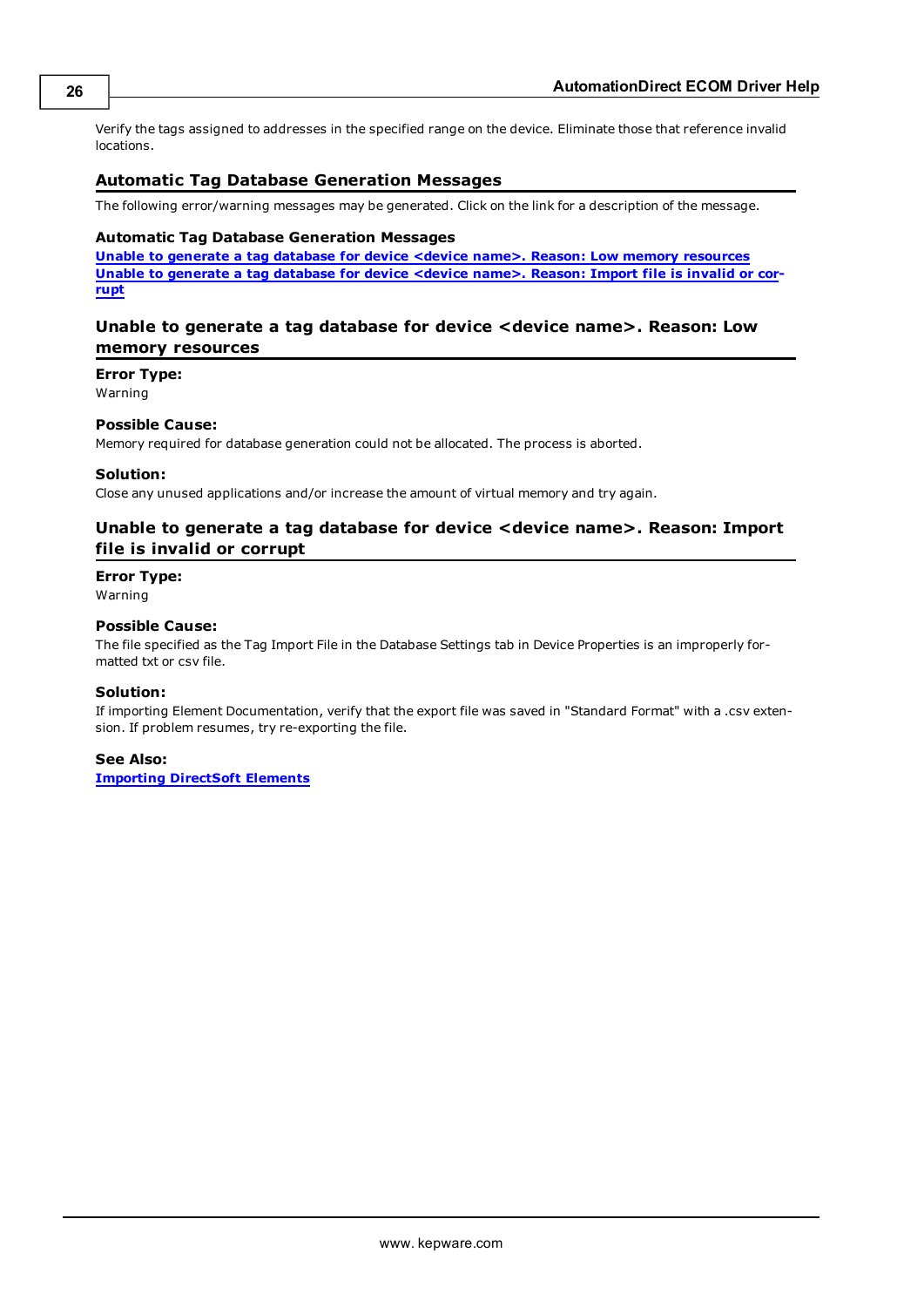# <span id="page-26-0"></span>**Index**

### **A**

### **B**

| Bad address in block [ <start address=""> to <end address="">] on device '<device name="">'25</device></end></start> |  |
|----------------------------------------------------------------------------------------------------------------------|--|
|                                                                                                                      |  |
|                                                                                                                      |  |

### **C**

|--|--|

### **D**

| Device address ' <address>' is not supported by model '<model name="">' 24</model></address> |  |
|----------------------------------------------------------------------------------------------|--|
|                                                                                              |  |
|                                                                                              |  |
|                                                                                              |  |
|                                                                                              |  |
|                                                                                              |  |
|                                                                                              |  |
|                                                                                              |  |
|                                                                                              |  |
|                                                                                              |  |
|                                                                                              |  |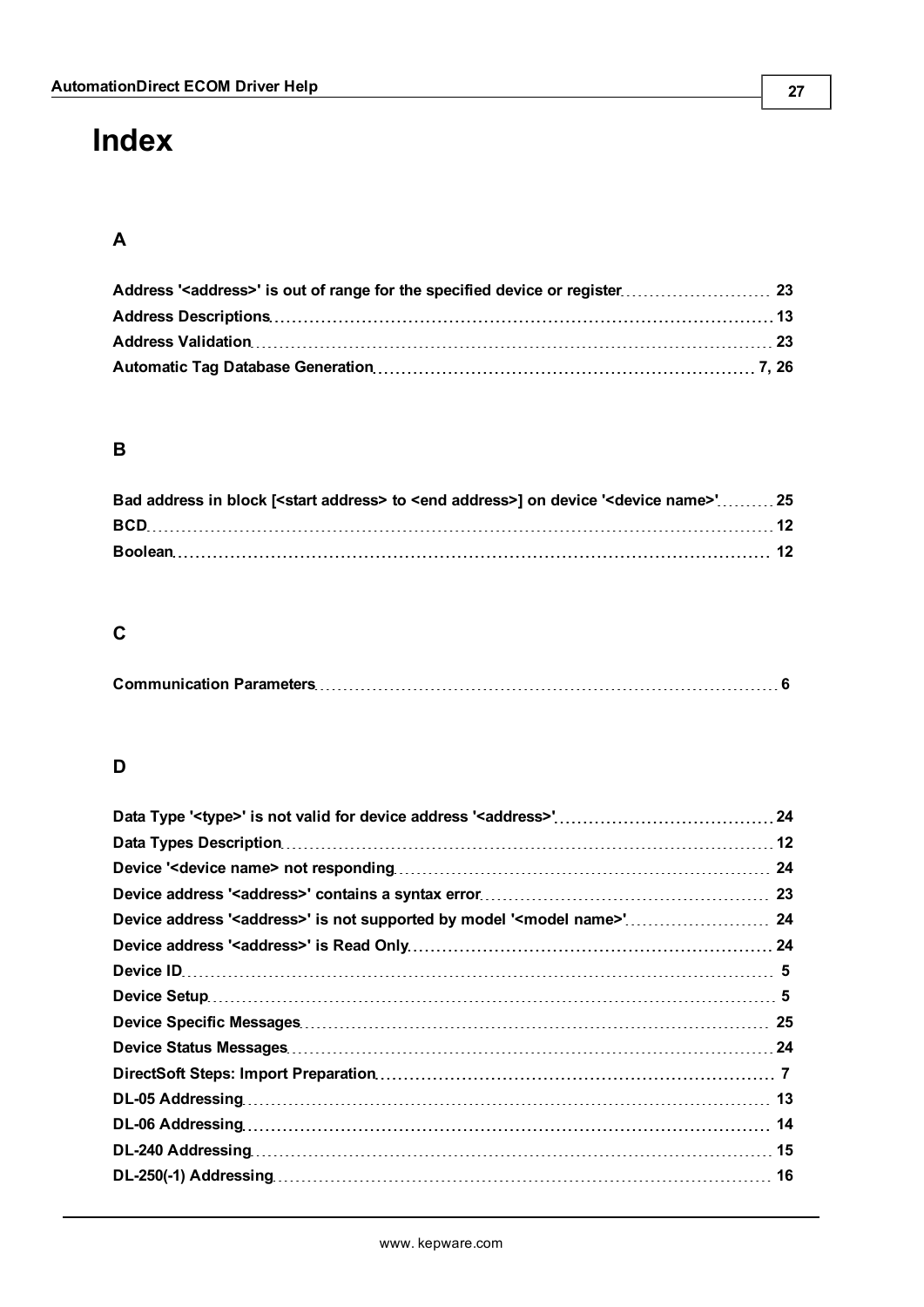### **E**

### **F**

|--|

### **I**

### **L**

### **M**

### **N**